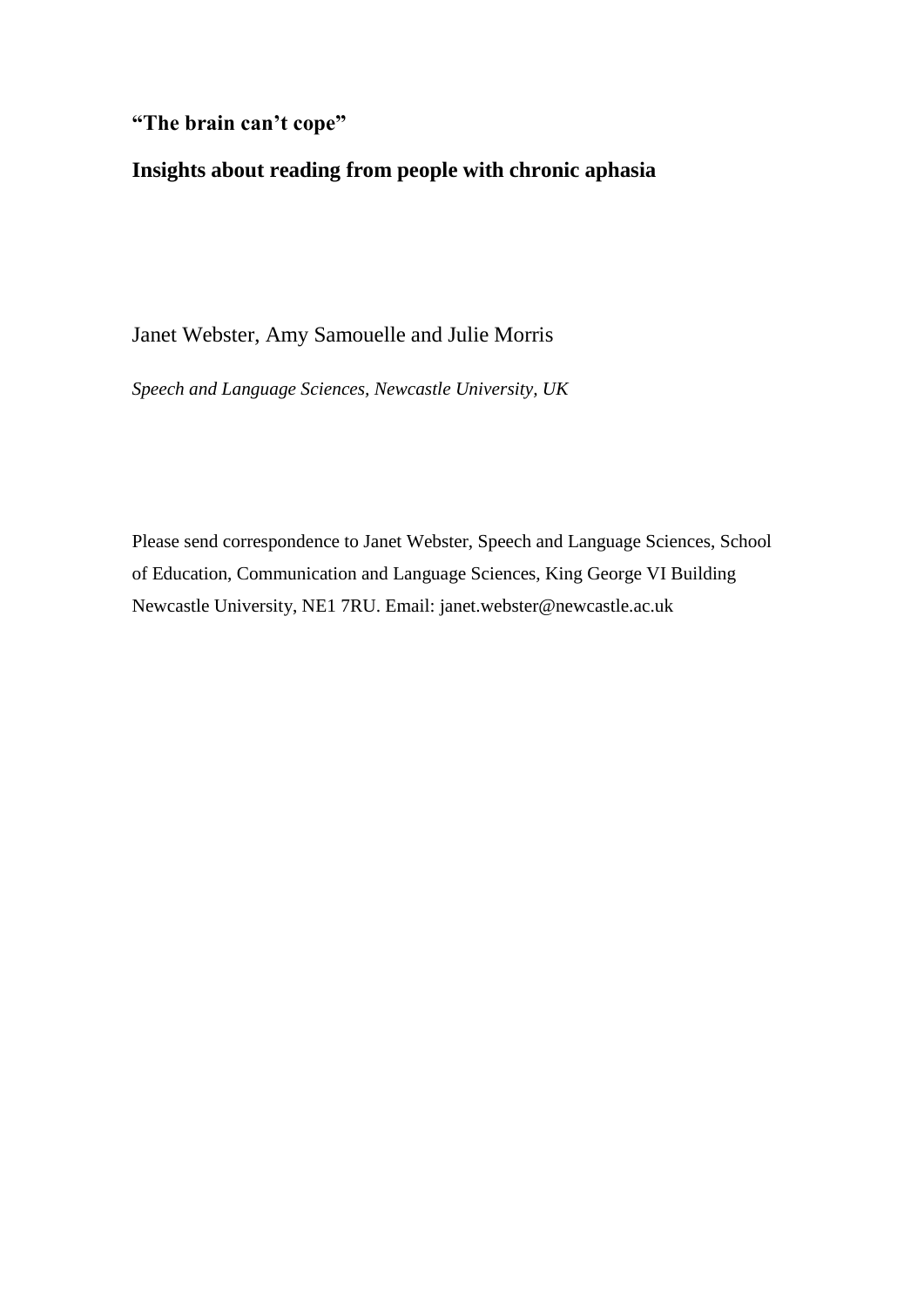**Background:** Reading difficulties are a common feature of aphasia. There has been limited in-depth investigation of how individuals perceive their difficulties and the impact of their reading difficulties on everyday activities.

**Aims:** This study explored the reading experiences of people with aphasia, asking them to describe pre- and post-morbid reading, considering aspects relevant to the different components of the International Classification of Disability and Functioning (ICF) (World Health Organisation (WHO), 2002). It also considered the relationship between use of technology (computers and mobile phones) and reading.

**Methods & Procedures**: Ten people with chronic, mild to moderate aphasia participated in the study. A semi-structured interview was carried out. Responses were transcribed verbatim and then analysed using the framework method. Themes were identified for pre-morbid reading, current (post-morbid) reading and for questions related to technology.

**Outcomes:** The results highlight the complexity of factors influencing reading and the individual variation in reading ability, the importance and frequency of reading and reading activities. Post-morbidly, there was a perceived decline in reading ability, with multi-faceted reading difficulties reported. Importantly, changes in reading activity reflected changes in role (for example, employment status) as well as change due to the reading difficulties. It was difficult to determine the influence of reading difficulties on the use of technology.

**Conclusions:** The implications for the assessment and treatment of reading in aphasia are explored.

Key words: reading, aphasia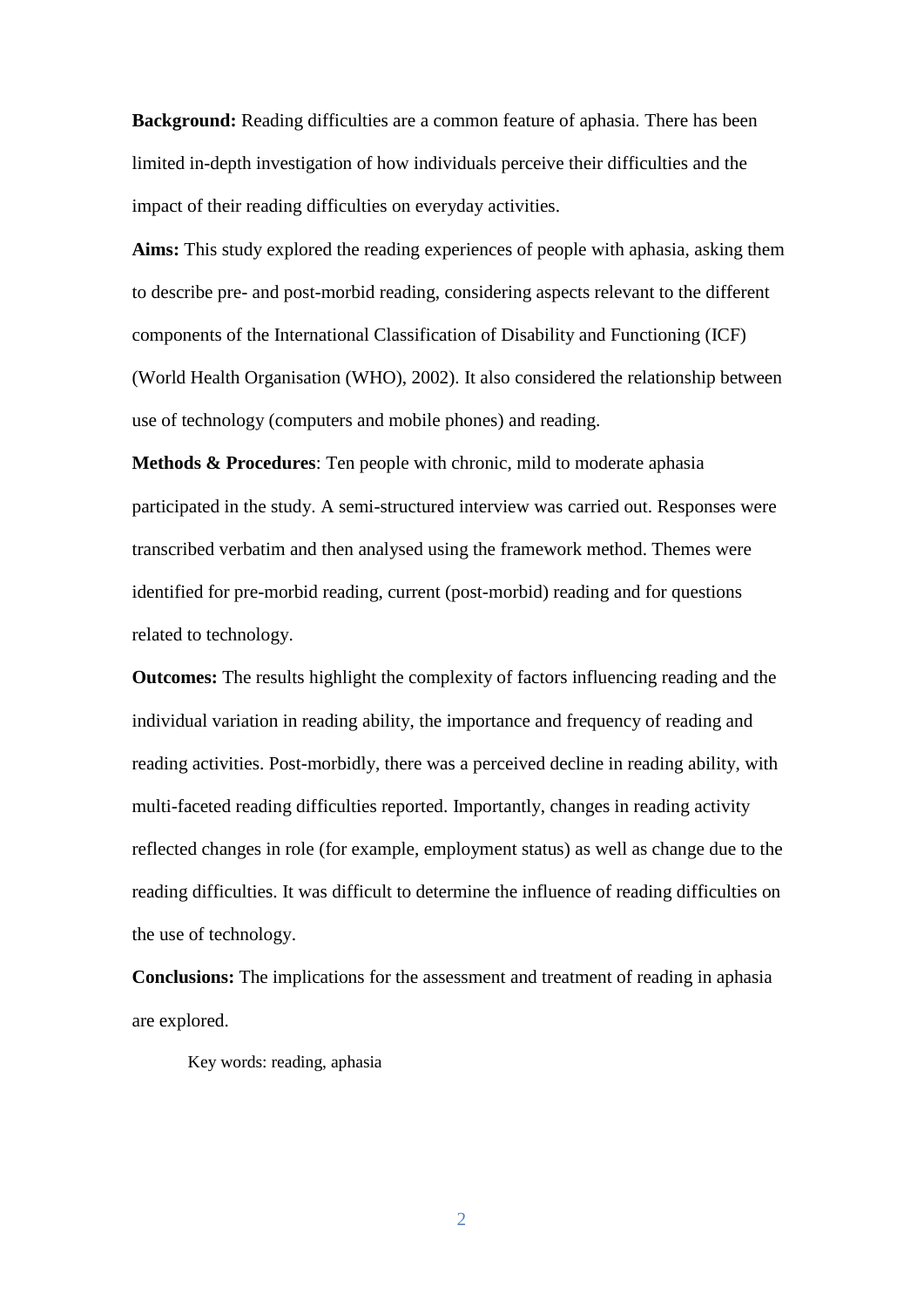## **Introduction**

Reading is an important skill that allows participation in a range of work, social and leisure activities. Reading difficulties are common in people with aphasia but there has been quite limited investigation about how individuals perceive their difficulties and the impact they have on their everyday lives, including the use of technology.

Studies of reading ability in aphasia initially focused on single word reading, with exploration of the different routes involved in reading comprehension and reading aloud (see Whitworth, Webster, & Howard, 2014 for a review). Treatment studies similarly concentrated on single word reading, with minimal consideration of whether treatment influenced functional reading activities. There has now been more investigation of paragraph level reading, which is a closer approximation to everyday reading. Research has examined the nature of the reading difficulties, with characterisation of the influence of different types of information (Brookshire & Nicholas, 1993; Meteyard, Bruce, Edmundson, & Oakhill, 2015; Webster, Morris, Howard, & Garraffa, 2018) and the relationship between reading and other cognitive skills, for example, memory and executive function (Chesneau & Ska, 2015; Meteyard et al., 2015). Treatment studies at paragraph level have considered the impact of training oral reading or teaching various reading strategies on reading speed and reading comprehension (see Watter, Copley, & Finch, 2016 for a review of treatment for reading difficulties following acquired brain injury, including aphasia). There is, however, debate about what constitutes improvement: change in performance on reading assessments, change in reading speed, change in everyday reading activities or change in perception of reading ability (Webster et al., 2013). This highlights the need for a greater understanding of the reading difficulties experienced by people with chronic aphasia and the complex relationship between reading ability, feelings about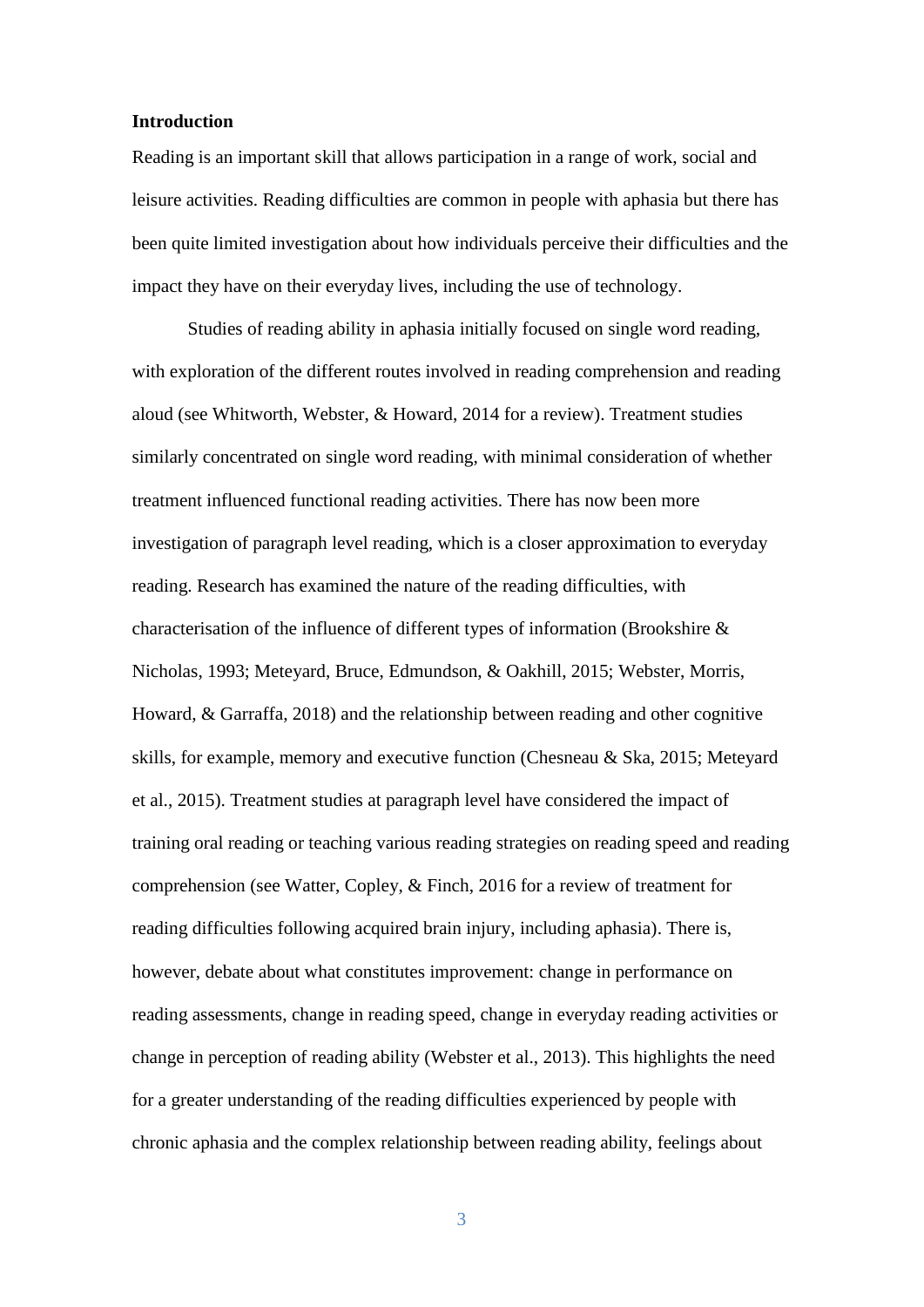reading and impact on reading activity and participation. Consideration of reading in relation to the International Classification of Disability and Functioning (ICF) (Organisation, 2002) framework facilitates that in-depth investigation.

There is extensive variability in normal adults in the importance of reading, reading ability and preferences (Parr, 1992). Parr found that literacy activities (reading and writing) vary with a person's social network and roles, with delegation of some tasks to other people. Literacy activities cannot be predicted or typified (Parr, 1992), emphasising the need to explore pre-morbid reading when considering the impact of aphasia on reading. Over recent years, there has been an increasing reliance on technology to perform traditional reading and writing tasks (Dietz, Ball, & Griffith, 2011) and the Internet is used extensively for communication (Menger, Morris, & Salis, submitted). As the increase in the amount of digital information has influenced what and potentially how we read (Liu, 2005), it is also important to consider the role of reading in a person's use of technology. People with aphasia may struggle with technology-based communication due to their reduced ability to understand and/or create written messages (Dietz et al., 2011; Menger et al., submitted). As with reading, individuals differ in the extent to which they are motivated and/or need to use a variety of technology (e.g. computers, mobile phones) and their ability to access and use technology within communication. It is, therefore, important to consider pre-morbid use when exploring the potential impact of aphasia. These factors underline the importance of understanding reading from the perspective of the person with aphasia, using a holistic and client centred approach.

There are a small number of studies exploring reading from the perspective of people with aphasia. Parr (1995) carried out semi-structured interviews with 20 participants with mild to moderate aphasia. The interviews explored current and pre-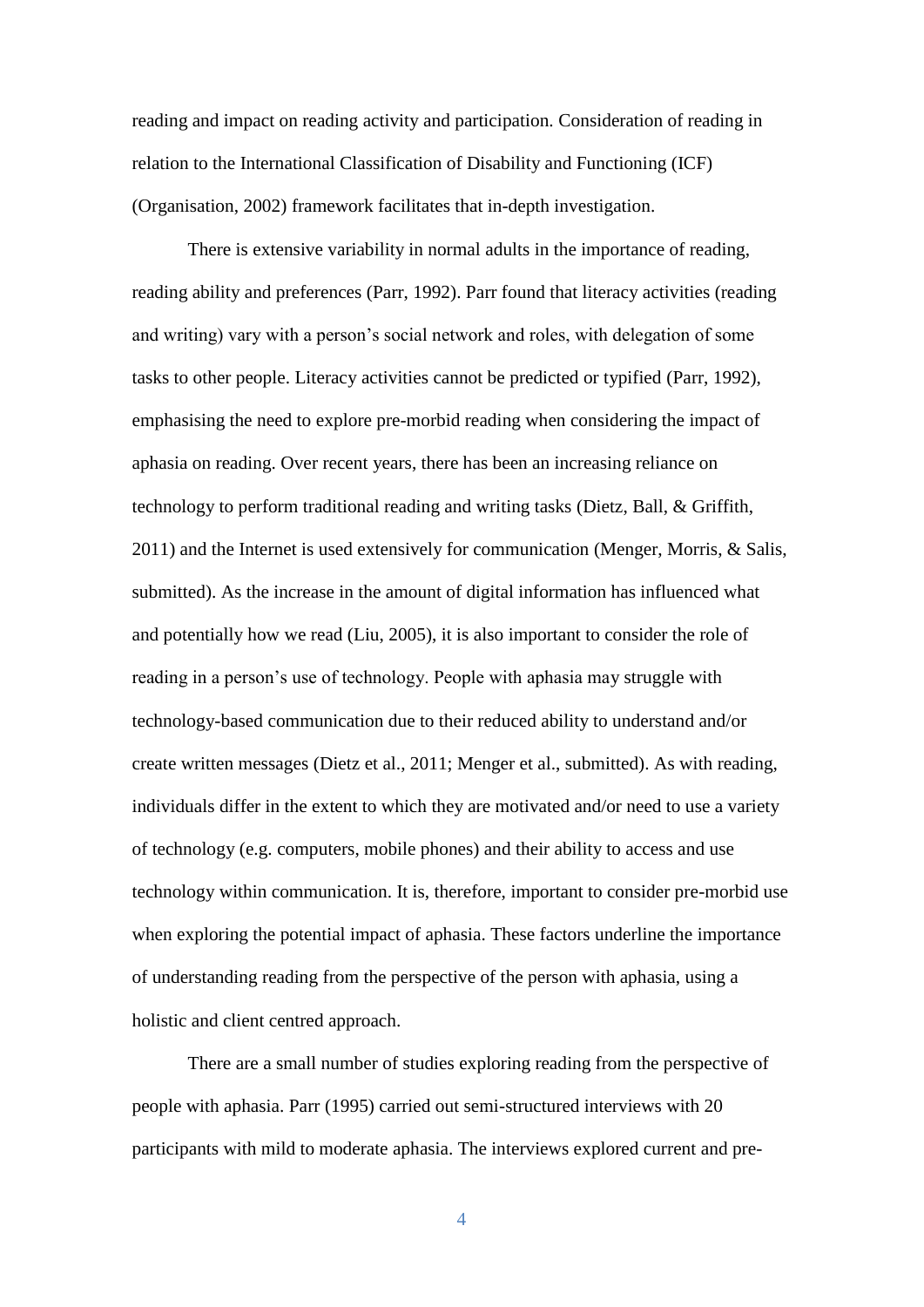morbid roles, the literacy activities (both reading and writing) associated with those roles and the current use of social networks and strategies to support literacy. The study identified complex and variable factors that influenced literacy needs and practices, including patterns of premorbid literacy and reorganisation of domestic, work, recreational and social roles. Individuals (both pre- and post-aphasia) had the same variation in the range and variety of literacy activities as healthy adults, with delegation of some activities e.g. managing finances both pre- and post-aphasia. Parr (1995) contributed significantly to the field; however, the focus of the study was both reading and writing, with many of the specific examples provided referring to writing. In addition, as discussed above, literacy practices have evolved considerably in the period after this research, given the massive advances in technology.

A more recent study (Kjellén, Laakso, & Henriksson, 2017), considered literacy post-aphasia, with an increased focus on the literacy demands imposed by technology and the potential value of technology in supporting literacy; this study again focused predominantly on writing. Twelve participants with chronic, mild to moderate aphasia were interviewed about their current experience of reading and writing, their feelings about literacy, changes in their literacy skills due to the aphasia and then across their recovery. The study emphasised individual differences in the frequency and type of literacy activities both pre-and post-stroke. Aphasia resulted in impaired reading and writing skills, changes in reading and writing habits and feelings of frustration, dissatisfaction and loss. However, individuals wanted to improve their reading as it was necessary in everyday life and they felt it could still be enjoyable and interesting. They reported that their reading was constantly improving. People mentioned reading strategies including re-reading, reading aloud, choosing easy to read books, listening to audiobooks and using text to speech software.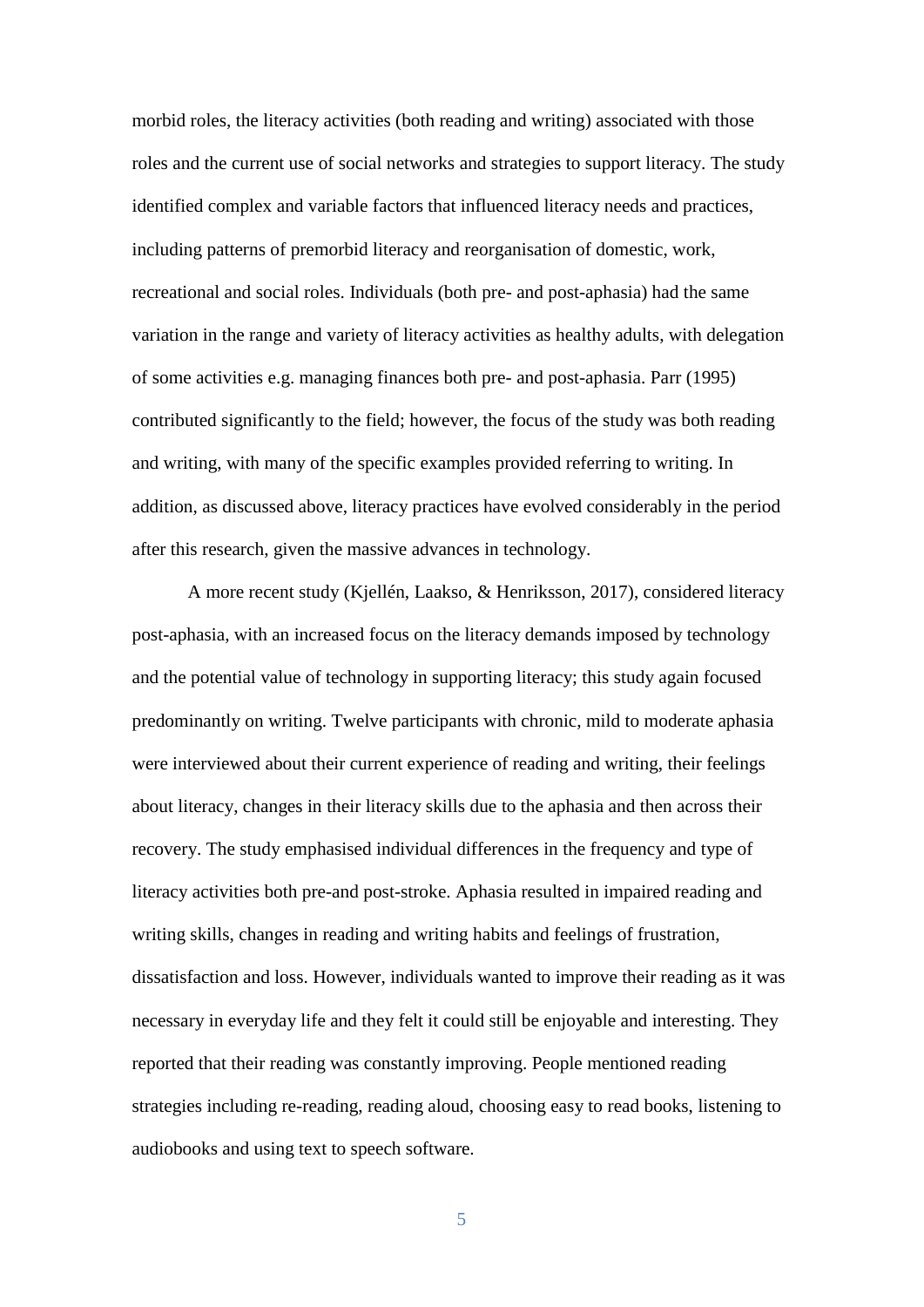Other studies have focused on specific aspects of reading, for example, reading material or the strategies used to aid reading. Knollman Porter et al. (2015) used mixed methods to explore the pre- and post-aphasia reading experiences of six people with chronic reading comprehension difficulties. Participants completed a written questionnaire that probed materials read, reading frequency and duration and strategies which aided reading. A semi-structured interview was then carried out with an opportunity to review the information in the questionnaire and with questions about post-aphasia reading experiences. Participants were also asked to bring and discuss examples of pre-and post-aphasia reading materials. Participants reported a decline in reading ability following aphasia with a variety of difficulties e.g. decoding words, reading speed, reading efficiency. As in the Parr studies (Parr, 1992, 1995), there was individual variation in the type of reading material they had read pre-aphasia and were choosing to read post-aphasia. Post-aphasia, participants expressed a continued desire to read but were reading a reduced range of materials and were reading less frequently. Three categories of support and strategies were identified: material characteristics, use of self-directed strategies and external aids, particularly the role of partners in supporting reading. All participants commented on technology but with varied interest and only one person was using technology (text to speech) on a regular basis. The study (Knollman-Porter et al., 2015) highlights some of the changes in reading ability postaphasia and provides an in-depth analysis of the changes in reading material. Unlike the Parr (1995) study, it does not consider the potential reasons for the changes in terms of changes in role or participation. There is also limited exploration of how people feel about their reading difficulties.

Lynch and colleagues (Lynch, Damico, Abendroth, & Nelson, 2013) explored the use of reading strategies by three people with aphasia. This ethnographic study used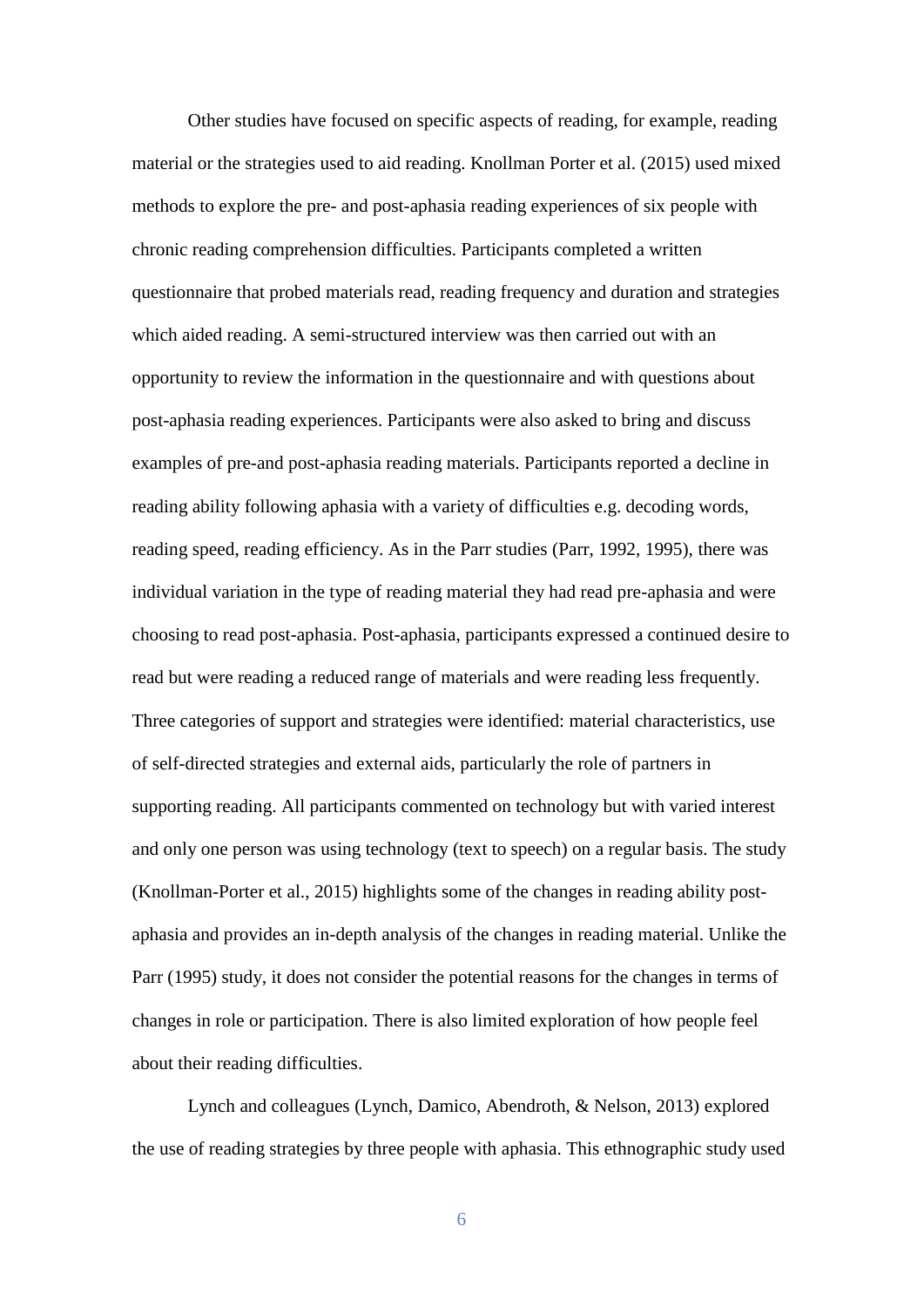a combination of methods: recording and analysis of oral and silent reading of texts, interviews about pre- and post-aphasia reading practice and observation in a naturalistic setting. Across the three individuals, 28 strategies were identified which served different functions, either aiding efficiency, contextualisation, comprehension or socialisation. Individual participants varied in terms of the combination of and effectiveness of different strategies.

There is a need for an in-depth and comprehensive study of reading in people with aphasia. Other studies have combined consideration of both reading and writing or have focused on specific aspects of reading e.g. reading material, strategies. This study draws together aspects explored in the previous studies in relation to the ICF (World Health Organisation, 2002), with comparison of pre- and post-morbid reading, consideration of reading activity and how this relates to a person's roles and social participation, environmental factors that influence reading and feelings about reading.

# **Aims**

This study explored reading from the perspective of individual people with aphasia, comparing pre-and post-morbid reading and considering reading within the components of the ICF framework (World Health Organisation, 2002). It investigated reading ability and reading difficulties (body function), reading activities (including use of technology) and participation (as related to specific social roles), feelings about reading (personal factors) and potential barriers and facilitators within the environment, including strategies to aid reading.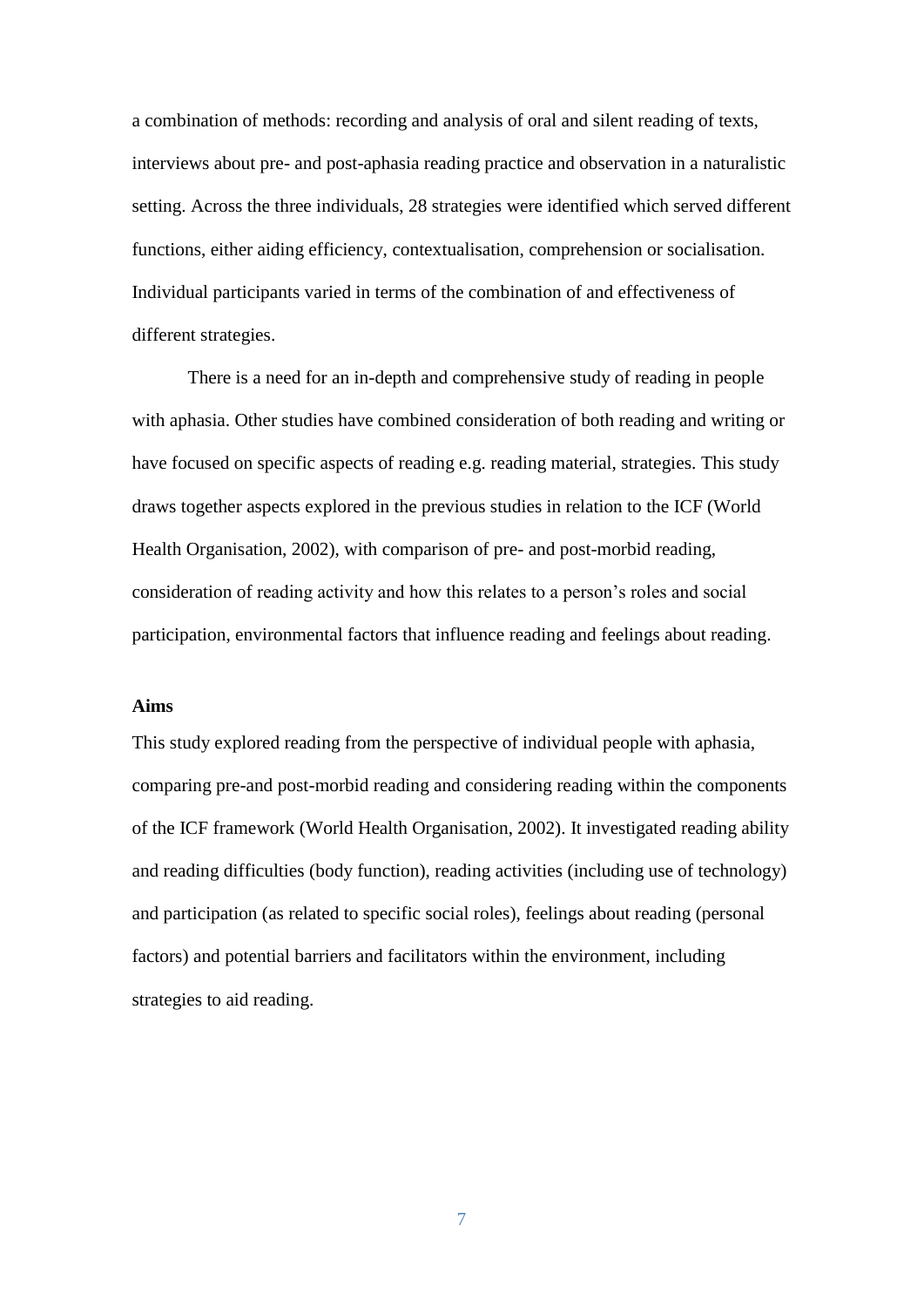## **Methods**

## *Participants*

Ten participants with chronic aphasia (at least 9 months post brain injury) were recruited via an aphasia support centre (see table 1). Participants indicated interest following a presentation about the study and informed consent was obtained. During recruitment, it was emphasised that the researcher was interested in interviewing people with varied interest and ability in reading both pre- and post-aphasia and recruitment criteria were broad with the aim of capturing diversity. Participants were recruited with mild-moderate aphasia (as rated by clinical judgement), with adequate hearing and spoken comprehension to understand the questions and adequate verbal expression to be able to respond in some way within the interview, with support provided. However, it is important to note that participants did have significant verbal difficulties; all participants had word retrieval difficulties that sometimes made it difficult for them to get their message across. Some participants were non-fluent and relied on short phrases and sentences.

Participants included eight men and two women, with mean age 72.2 years (range 52-85 years) and mean time post-onset 7.7 years (range 15 months to 18 years). Eight had aphasia following a single, left hemisphere stroke. P1 had aphasia postsurgery to clip an aneurysm. P9 had experienced a traumatic brain injury, with aphasia as the most significant presentation. None of the participants were in employment at the time of the interview; most had retired prior to their stroke. P5 and P9 were working at the time of their stroke/head injury. P10 had just finished his job as a miner and was about to start new employment at the time of the stroke. None of the participants reported a history of pre-morbid dyslexia although P2 said he was not a good reader.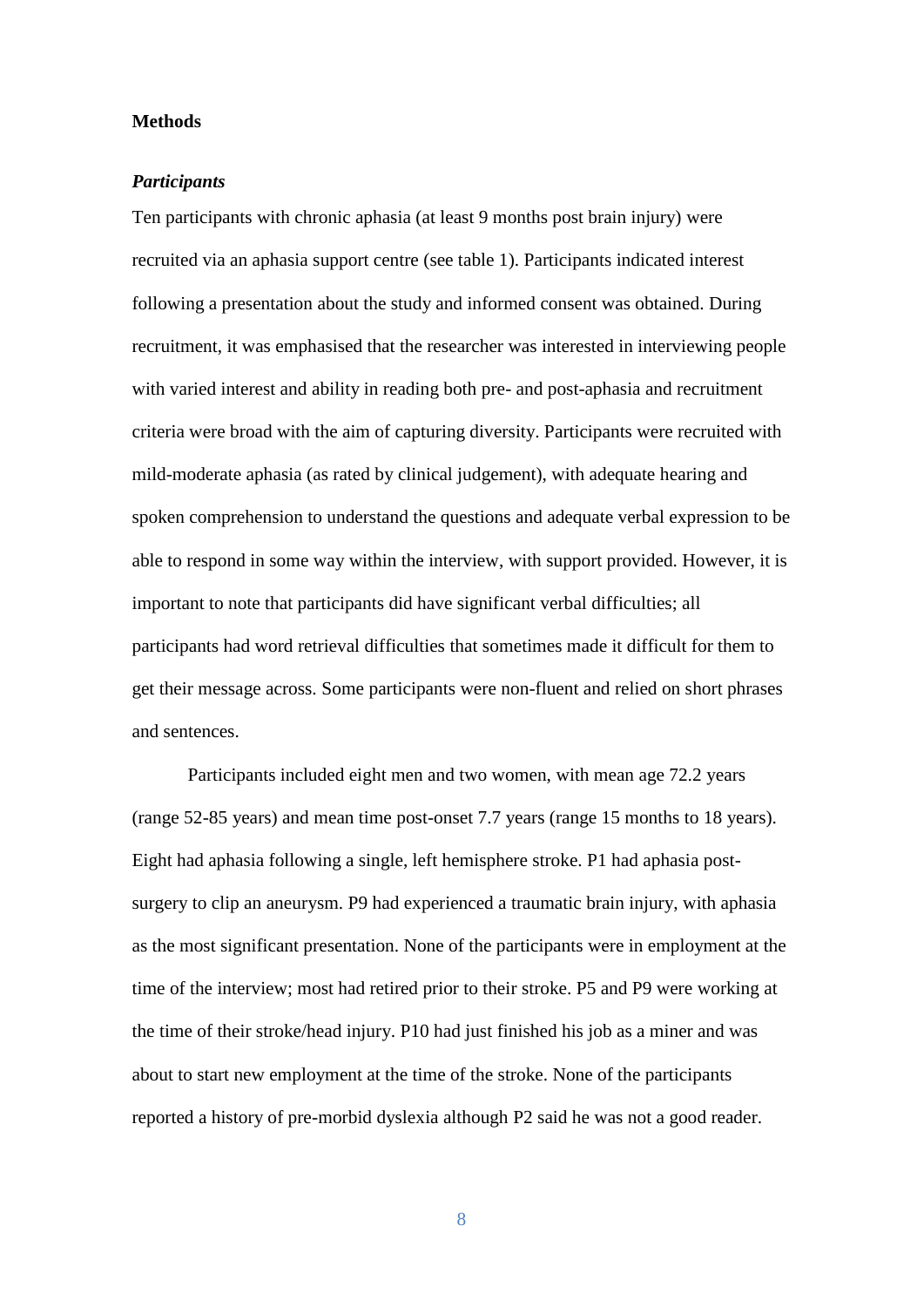| Participant     | Age             | Gender | Time Post-           | Previous               | Severity of | Fluency of |
|-----------------|-----------------|--------|----------------------|------------------------|-------------|------------|
|                 |                 |        | Onset                | Occupation             | Aphasia*    | Speech*    |
| P1              | 71              | Male   | 8 years              | <b>Retired Printer</b> | Moderate    | Non-fluent |
| P2              | 81              | Male   | $2\frac{1}{2}$ years | <b>Retired Soldier</b> | Mild/       | Fluent     |
|                 |                 |        |                      |                        | moderate    |            |
| P <sub>3</sub>  | $\overline{75}$ | Male   | 10 years             | Retired                | Moderate    | Non-fluent |
|                 |                 |        |                      | Teacher                |             |            |
| $\overline{P4}$ | 85              | Male   | 5 years              | Retired                | Mild/       | Fluent     |
|                 |                 |        |                      | Engineer               | moderate    |            |
| P <sub>5</sub>  | 63              | Female | 11 years             | Nursery nurse          | Moderate    | Non-fluent |
| $\overline{P6}$ | $\overline{77}$ | Male   | 15 months            | <b>Retired Factory</b> | Moderate    | Fluent     |
|                 |                 |        |                      | worker                 |             |            |
| $\overline{P7}$ | $\overline{72}$ | Male   | $3\frac{1}{2}$ years | <b>Retired Lorry</b>   | Mild        | Fluent     |
|                 |                 |        |                      | driver                 |             |            |
| $\overline{P8}$ | $\overline{81}$ | Male   | 12 years             | Retired                | Moderate    | Non-fluent |
|                 |                 |        |                      | Plumber                |             |            |
| $\overline{P9}$ | $\overline{52}$ | Female | 6 years              | Pharmacist             | Mild/       | Fluent     |
|                 |                 |        |                      |                        | Moderate    |            |
| P10             | 65              | Male   | 18 years             | Miner                  | Moderate    | Non-fluent |

Table 1: Background information about participants

\* Clinician ratings based on judgements from participation in interview

# *Interview*

A semi-structured interview was carried out with each individual, video-recorded to allow transcription and reference to non-verbal communication (as advocated by Luck & Rose, 2007). The interview lasted for approximately one hour and took place at the support centre. The interview was carried out by a researcher who was experienced in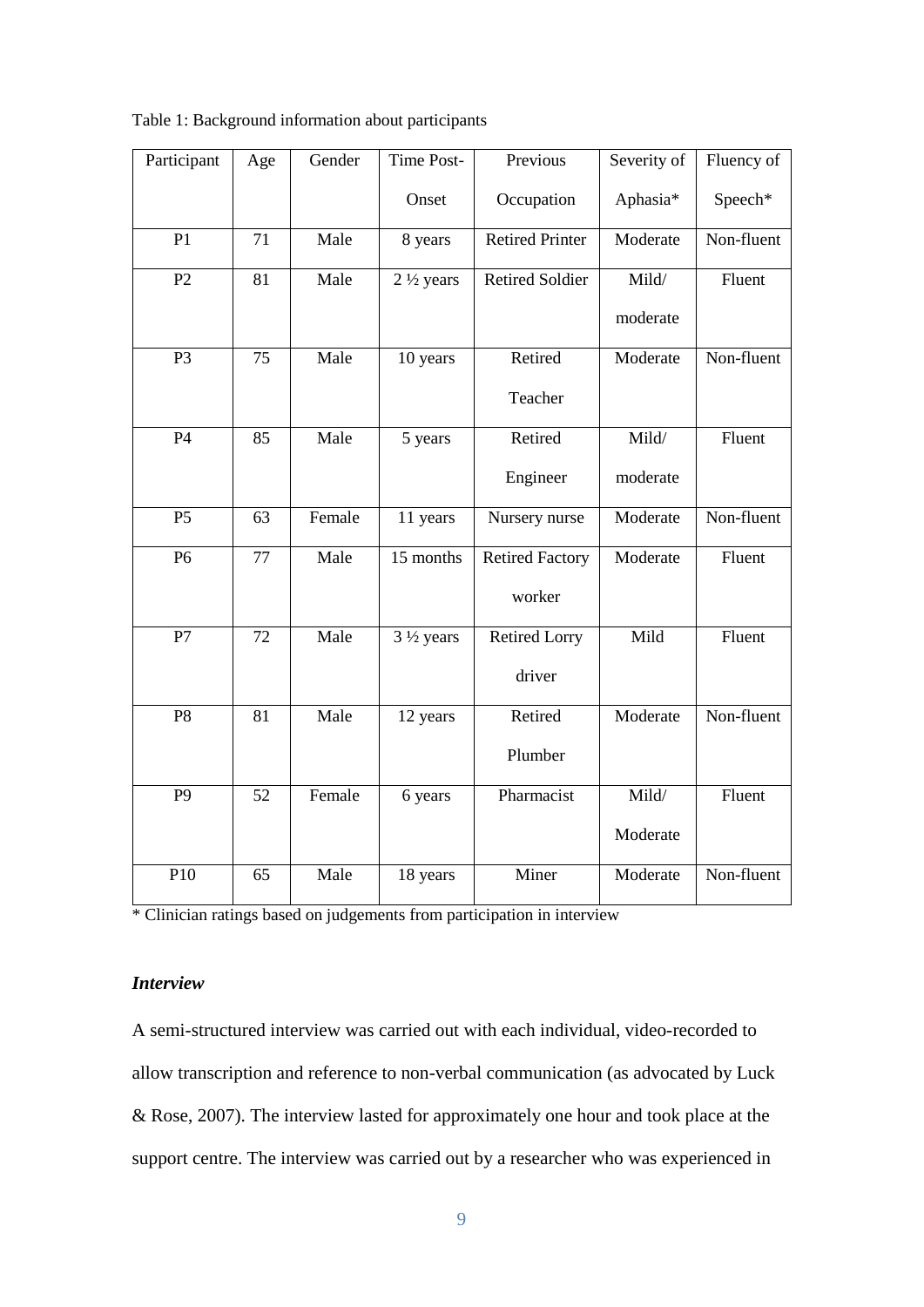communicating with people with aphasia. An interview schedule was developed, with broad open questions for each topic. The interviewer then used follow up questions to clarify and expand on the participant's response and probe specific areas not initially covered. Luck and Rose (2007) found the traditional, non-directive approach with purely open-ended questions yielded limited information from a person with aphasia; the follow up questions provided support for participants with more limited verbal output, enabling them to provide relevant information. The interview schedule can be found in Appendix 1. The interviewer used supported conversational techniques (Kagan, 1998) to aid comprehension (e.g. repetition, rephrase and non-verbal support), facilitate production and clarify responses (e.g. suggesting words, probing, paraphrasing); these interviewer strategies were consistent with those described in Luck and Rose (2007).

The interview was designed to consider both pre- and post-morbid reading abilities, activities and preferences and the use of technology. Questions captured the different components within the ICF, asking individuals to describe their reading ability and reading impairment (questions  $1, 9 \& 10$ ), the impact on activity and participation (questions 3 to 6 and 13 to 17) and the effects of the environment in terms of barriers (what makes reading more difficult) and facilitators (strategies used to aid reading) (questions 11 and 12). For personal factors, there were questions about the importance of reading (questions 2 and 11) and people were asked about how they felt about changes in their post-morbid reading. Questions about participation were structured around themes (reading for pleasure, hobbies and interests, occupation and day to day family life) as these related to roles a person may fulfil (as in Parr, 1995) and activities they may participate in. Broad questions in these areas were followed by specific prompts about the type of reading material, reading frequency and importance of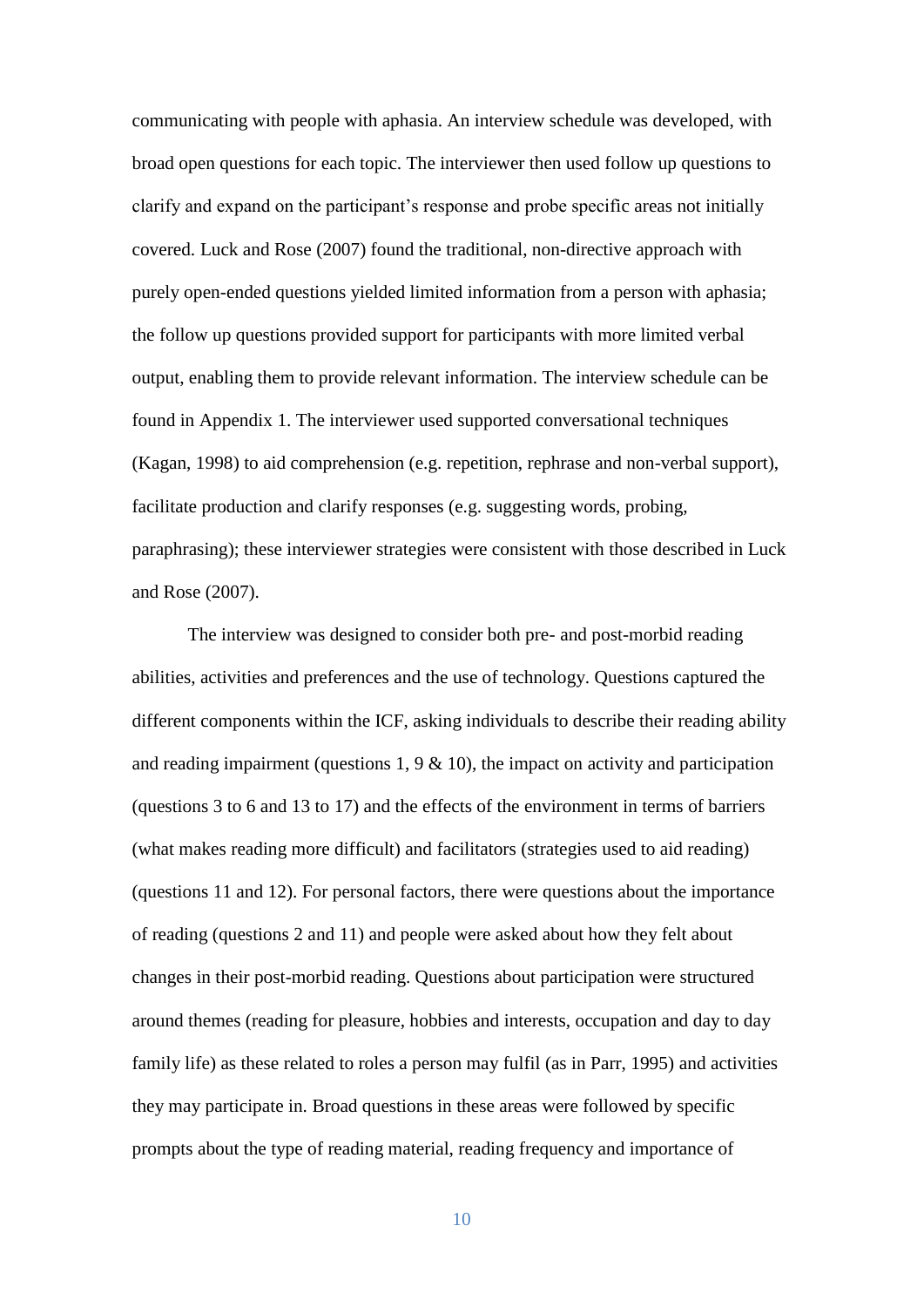reading. Final questions in each section focused on the use of computers and mobile phones, probing purpose and frequency of use, with consideration of any change in use post-morbidly.

## *Analysis*

The interviews were transcribed verbatim, with notes regarding any significant nonverbal communication e.g. pointing, gesture. The transcripts were then analysed using the framework method (as described in Gale, Heath, Cameron, Rashid, & Redwood, 2013). The researchers listened to the interviews and read through the written transcript to gain an overall impression of responses. Initial transcripts were coded by one of the researchers (the interviewer) and draft themes were identified for part 1: pre-morbid reading and part 2: current (post-morbid) reading and for the questions related to technology. These themes were then considered by a second member of the research team. There was a high level of agreement about themes, possibly due to the structured nature of the main questions and follow-up. Themes, however, emerged across questions. For each theme, a matrix was produced which summarised relevant comments from each participant and included illustrative quotations. The matrix for each theme was then analysed, with a focus on similarities and differences across participants.

### **Outcomes**

Pre- and post-morbid reading themes included reading ability, reading frequency, importance of reading, feelings associated with reading, reading activities and materials and support from other people. For post-morbid reading, reading ability was subdivided into reading ability, nature of reading difficulties and adapting to reading difficulties. Within technology, participants' pre- and post-morbid use of computers and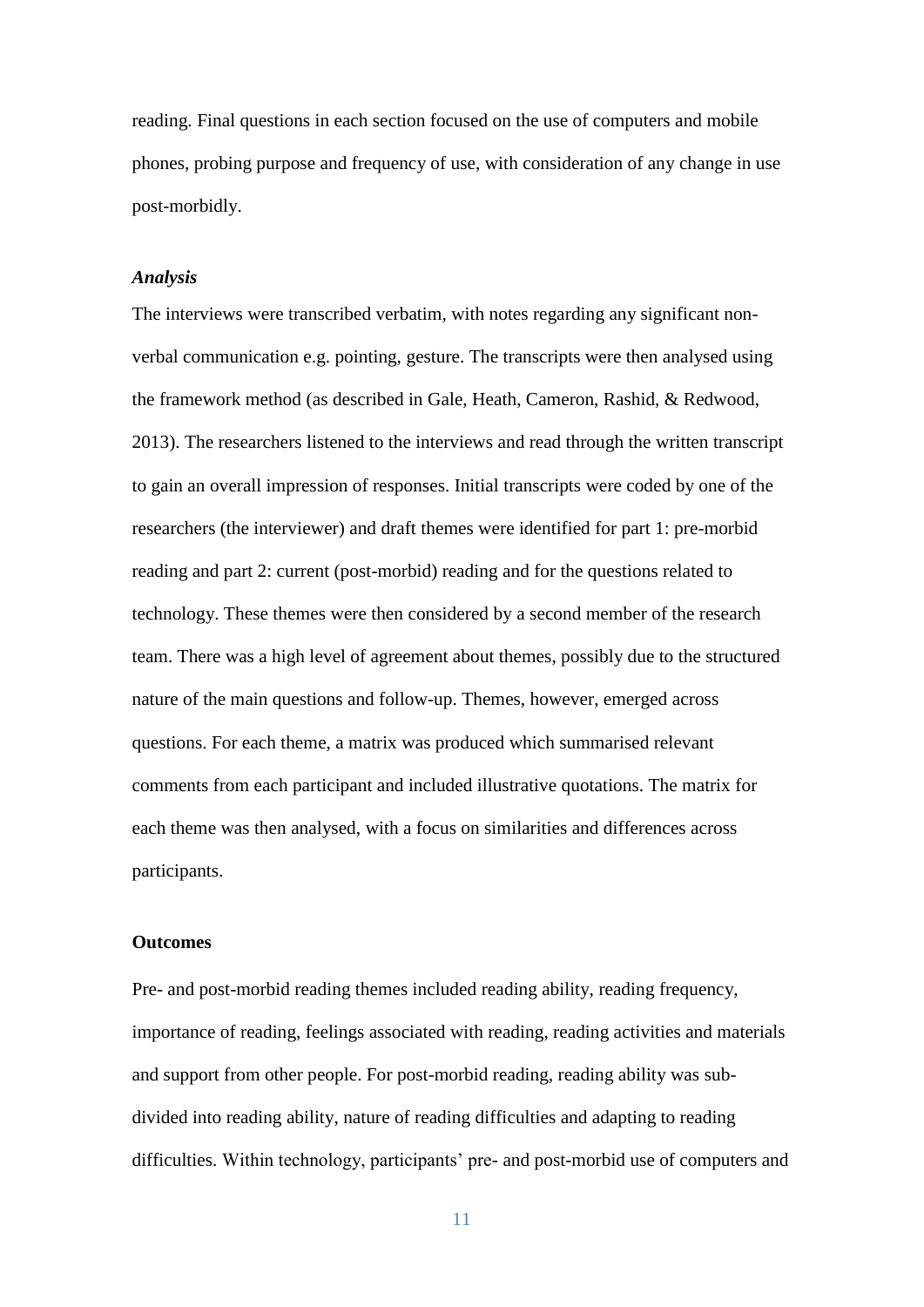mobile phones was considered, with characterisation of changes in use. Themes are illustrated using direct quotes from participants or paraphrased responses where themes emerged across responses and/or needed clarification from the interviewer. Illustrative quotes are provided, with reference to participant number (with … indicating the presence and approximate duration of pauses (in seconds) within the response).

## *Pre-Morbid Reading*

#### *Reading ability*

Participants (except P2) reported that they were competent (good or capable) readers before they had their stroke. In contrast, P2 said his reading was poor, "I wasn't very good actually reading at the best of times" and made reference to being "poor" academically.

## *Reading frequency*

Reading frequency differed across participants. Six participants (P1, P3, P5, P7, P8, P10) described themselves as frequent readers and would read the newspaper or a book on a regular (usually daily) basis. P5 said that on holiday she would read "all day". Three participants were more occasional readers; P6 described himself as an "on and off reader" whilst P4 and P9 reported they had limited time to read (see below). P2 was the only participant who reported he "didn't do much reading at all".

#### *Reading importance*

Reading was important within two broad areas of participants' lives, their personal and work lives. Participants reported that reading was an important part of their personal life, linking it to hobbies and interests and to frequency e.g. reading "every day" (P7) and "always read" (P5). P4 said he rarely read at home, "you're at work all day and... by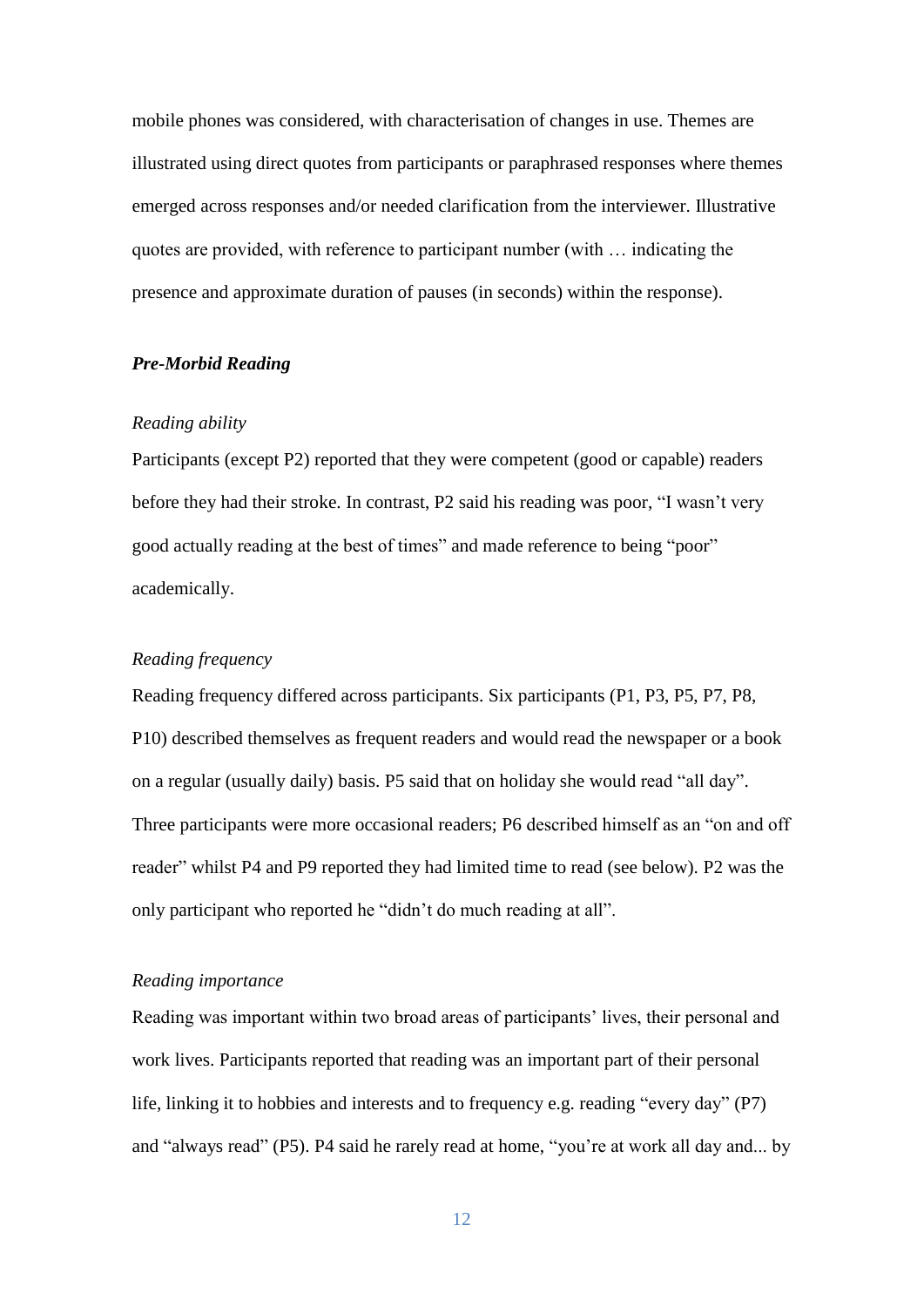the time you get home…you say look I just want to go to bed". Similarly, P9 juggled her job around her four children and said she didn't have time to read as she was busy looking after her family. P2 did not see reading as an important part of his life before his stroke; reading did not play a significant role in his hobbies, interests or employment. He reported "I wouldn't say it was a good thing to have like". He said his wife had always managed all the household finances, meaning he had never read any bills or bank statements. Participants (with exception of P1 and P2) stated reading was an important part of their working life, and even essential to their job e.g. P4 "I couldn't do the job without it". P1 did not mention reading in relation to his job as a printer.

# *Feelings associated with reading*

Pre-morbid reading was generally associated with positive feelings, with participants referring to reading as a pleasurable experience and linking it to enjoyment of hobbies and interests e.g. P3 reported that reading made him feel "wonderful"; he read aloud in church every Sunday and was part of the operatic society with his wife. Some participants linked reading with their intellectual abilities and a sense of pride. P4 spoke of his job as a skilled engineer and said "mathematics was nothing to me". P6 spoke of his ability to come back to a book months later and still remember the contents, "it was still in there (points to head) so I . I could pick up where I left off". P7 linked reading directly with intelligence, saying "I knew all sorts of clever things". When the interviewer clarified if his reading was good, he responded "I was very bright . very bright yes ah huh", making reference to reading and learning new information on a daily basis, "every day… I read something somewhere doing something". As highlighted above, P2 was less positive about reading although he did report reading books.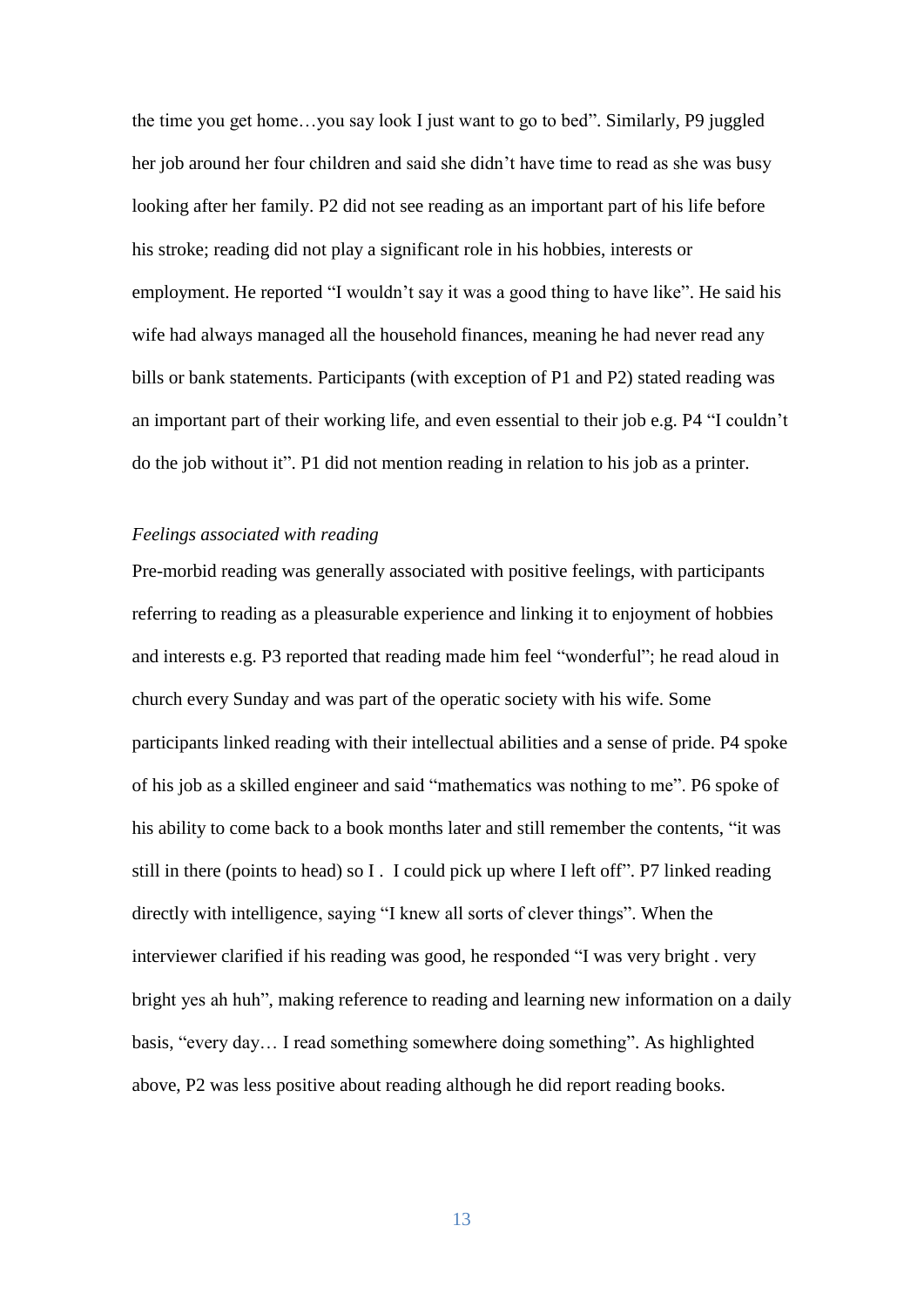#### *Reading activities and materials*

Discussion of reading materials emerged across the interview, with specific materials linked to reading for pleasure, hobbies and interest and employment. All participants mentioned reading books, with specific reference to specific genres of fiction by some people e.g. westerns (P2, P8), war thrillers (P10), comics (P8) and historic novels (P6). All participants (except P5 and P10) referred to reading a newspaper. P9 also read magazines. Reading materials related to hobbies and interests varied extensively across participants:- betting slips (P1), hymns and the bible (P3), knitting patterns, recipes and poems (P5), DIY manuals (P6), quizzes (P7), maps (P8) and football scores (P10). There was similar variation in the reading required to support their work: factual documents (e.g. reports, text books) (P3, P4, P5, P8 and P10), road signs and maps for navigation (P7), technical measurements for machinery (P6) and computer based medical notes (P9).

#### *Support from other people*

Three people referred to relatives supporting them with reading pre-morbidly. P10 said his wife would help him if he struggled to understand bank statements. Similarly, P1 said "my daughter used to help us". P2 relied heavily on his wife to read things for him.

# *Current (Post-Morbid) Reading*

### *Reading ability and reading difficulties*

There was a significant reduction in participants' perception of their reading ability post-aphasia, with only two people (P5 and P7) now describing themselves as capable readers. P5 said her reading had been affected "a little bit" but not enough to stop her from being able to read anything. P7 said of his reading "not too bad take my time", although it later emerged he was experiencing considerable difficulties in some areas.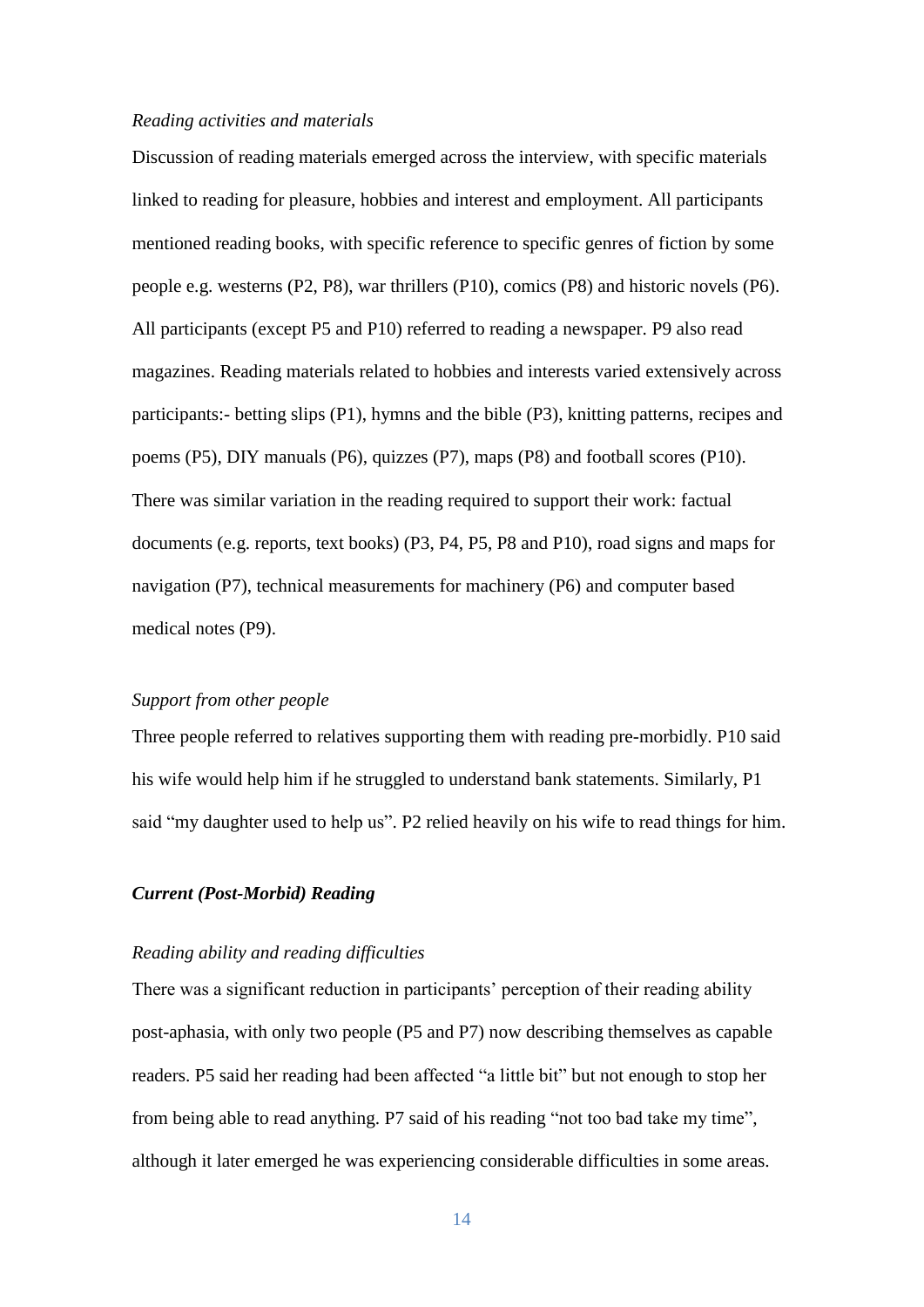The remaining participants spoke of their poor reading ability e.g. "I cannot" (P1), "I don't fully understand what I'm seeing" (P4). The reading difficulties described by participants were many and varied. In response to the specific questions about linguistic difficulties, direct responses highlighted problems with single words (everyone except P5 and P8), difficulties at sentence level (P8 & P9) and problems reading aloud (P2, P4 and P6). P9 recalled a time when she thought a leaflet stated "once a month" but it actually said "once a week". P6 said there were some words that he knew the meaning of, but he "just cannot pronounce them". P4 explained "generally I know the sentence what it's about" but suggested he could not read it aloud or explain to someone what he had read; he described this as "like a block or something in you". Specific difficulties were reported reading function words "even little words like it is a nice day today . it . when I try to r-read it . it what's it what's it" (P4). P6 said "although I can see the words I keep going over the same lines".

Comments about reading difficulties emerged from descriptions of post-aphasia reading and in response to the question about current barriers to reading. There were some global descriptions of the apparent cause of the reading difficulties. P5 reported "well the brain can't cope", P4 said "just the problems really in me head" and P8 described it figuratively "there's somebody there that doesn't want me to read". Some participants alluded to focus or concentration e.g. "I have to sort of ….. focus a lot more" (P6), "I can't concentrate" (P3). Participants also made reference to memory, e.g. P10 said he occasionally encountered words he can't remember the meaning of, despite knowing he knows the word. P4 reported he sometimes had to read back over sentences "to try and figure out" what he had read. For other participants, their difficulty seemed to be in remembering what they had read, "that's the most annoying thing, memory" (P10). P6 used to pride himself on having an excellent memory for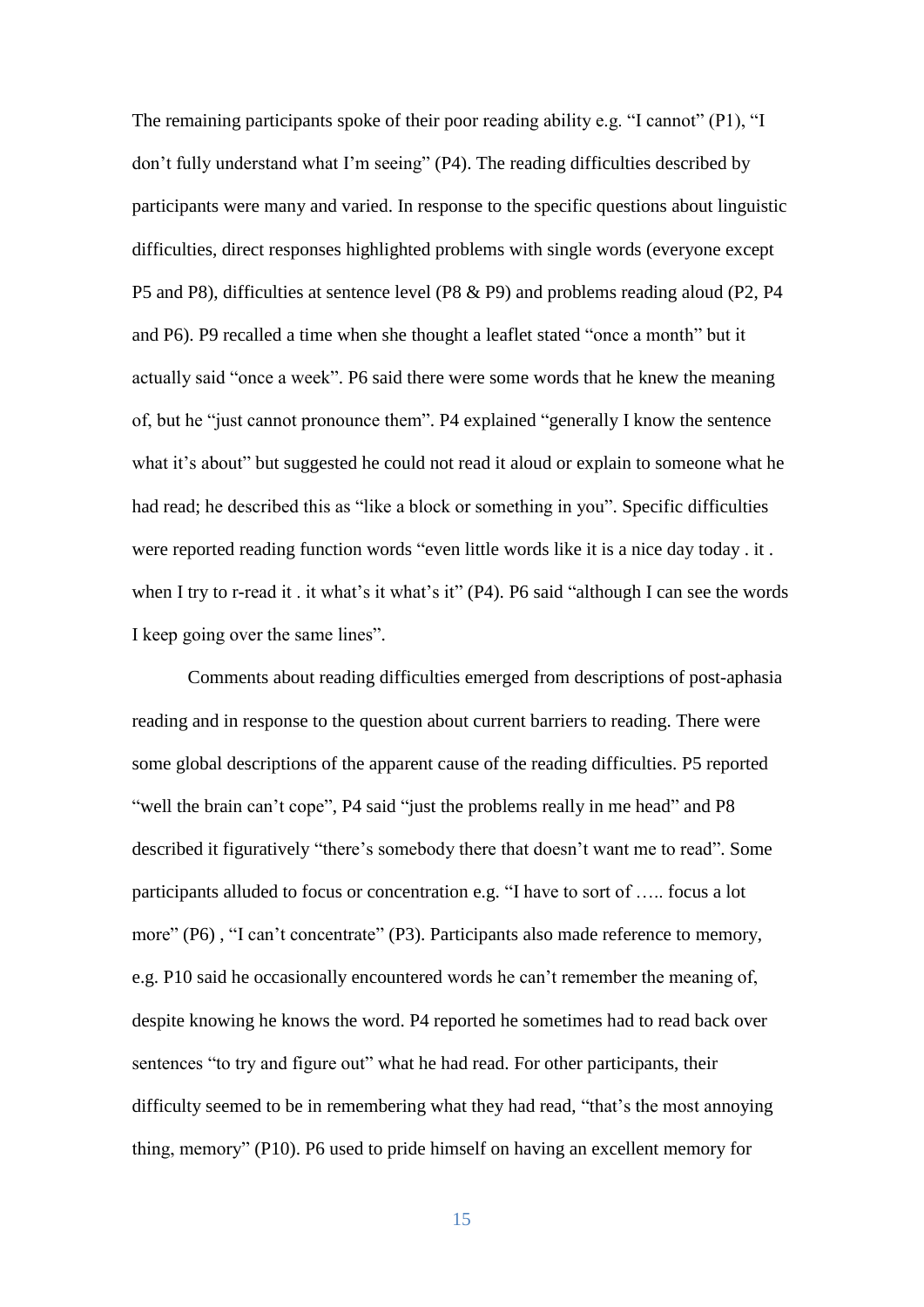what he'd read, but now he said "they're not going in", reporting he couldn't remember what he had read even minutes afterwards. P7 also used to pride himself in being able to remember all sorts of facts he'd read about, but now he reported "I don't remember everything quite that much". It is not clear what is being referred to here: specific difficulties with memory and concentration, the impact of the linguistic difficulties or a combination or interaction of these skills.

Comments were not restricted to linguistic or wider cognitive issues; P6 made reference to mobility issues impacting his reading, "I'm not happy with reading a book 'cos er what happens is I'm reading and this hand comes… (indicated hand slipping)". Participants also referred to visual difficulties, with a combination of age-related visual decline/use of glasses (P10, "well me eyes, gettin' worse like") and post-morbid visual difficulties e.g. P9 "double vision" since her head injury. P8 reported that when he got to the end of a page, things were "bobbin over place" and said that this stopped him from continuing.

Participants reported that their reading was slow and effortful and this stopped them accessing materials they used to enjoy. When the interviewer asked P7 how he felt about reading a novel, he responded "I won't live that long". P4 had read two books in the five years since his stroke "and I've just finished the other one this year it took me a long time to read". He reported that he had to keep re-reading information to ensure he had understood it. P3 reported "I wouldn't have time" to read a newspaper saying it would take half an hour to read a small article.

In response to the question about what makes reading easier, participants talked about adapting to and compensating for their reading difficulties. Strategies included following the text along with their finger to compensate for visual difficulties (P3), having greater spacing between the text (P6) or buying books with larger print (P10). P3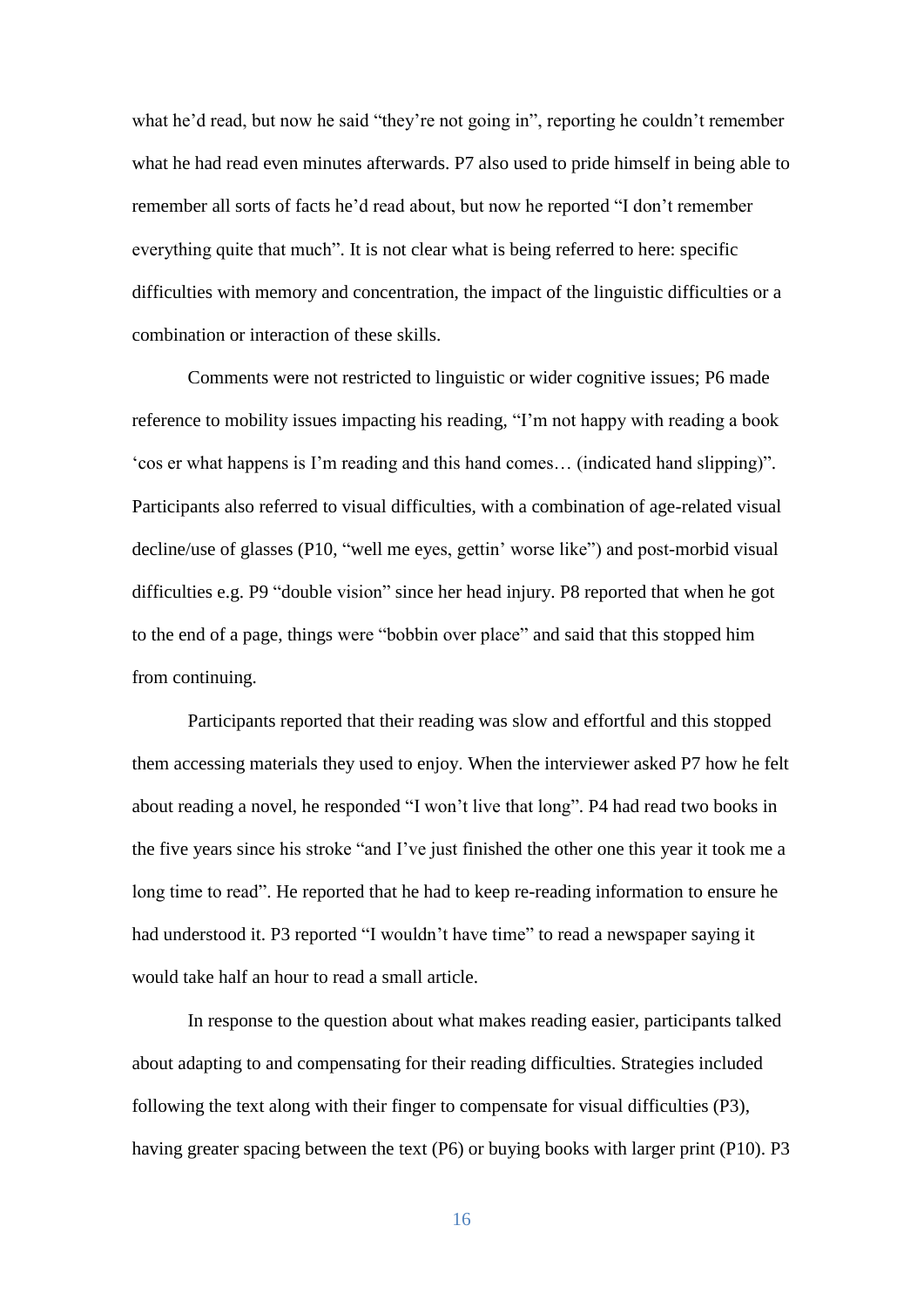explained how he found it easier to read short passages of simple information with visual support. Other techniques involved adapting the environment to make reading easier e.g. P10 found it difficult to concentrate on his reading if there was a lot of background noise, and so he made sure he went somewhere private "I go upstairs in me bedroom like". P9 had found alternative ways to achieve the same goal, so whereas she used to read the newspaper to catch up on current affairs, she now watched the news on the television. P7 said "you have to set yourself up that's right yes" so he wore his glasses and made sure he had plenty of time.

## *Reading frequency*

P10 read as frequently as pre-morbidly, saying that he still enjoyed reading his war thrillers, reading for an hour despite it being "hard work". P2 said he read more frequently than before his stroke, reading his novel each night before bed. Others read less than they used to, either in terms of frequency or quantity e.g. P5 reported he still read a lot, but for less time, "I put it down and then I pick it up". P6 had given up reading novels because as reading was more effortful and frustrating, it was no longer a way of "winding down". P3 no longer read a paper every day; he said he got one 3 times a week, and instead of reading the full text, he just read the headlines.

#### *Reading importance*

There was a noticeable shift in the level of importance participants placed on their reading post aphasia, with many reporting that it was no longer important in their lives. P6 reported that "talking is taking over the priority" as his reading wasn't making "any advances". P1 who struggled to read, said that reading "used to be (important)" but now "it's a waste of time". P4 reported "I want to be able to read again but I say to myself it's left me behind sort of thing". The other participants still reported that reading was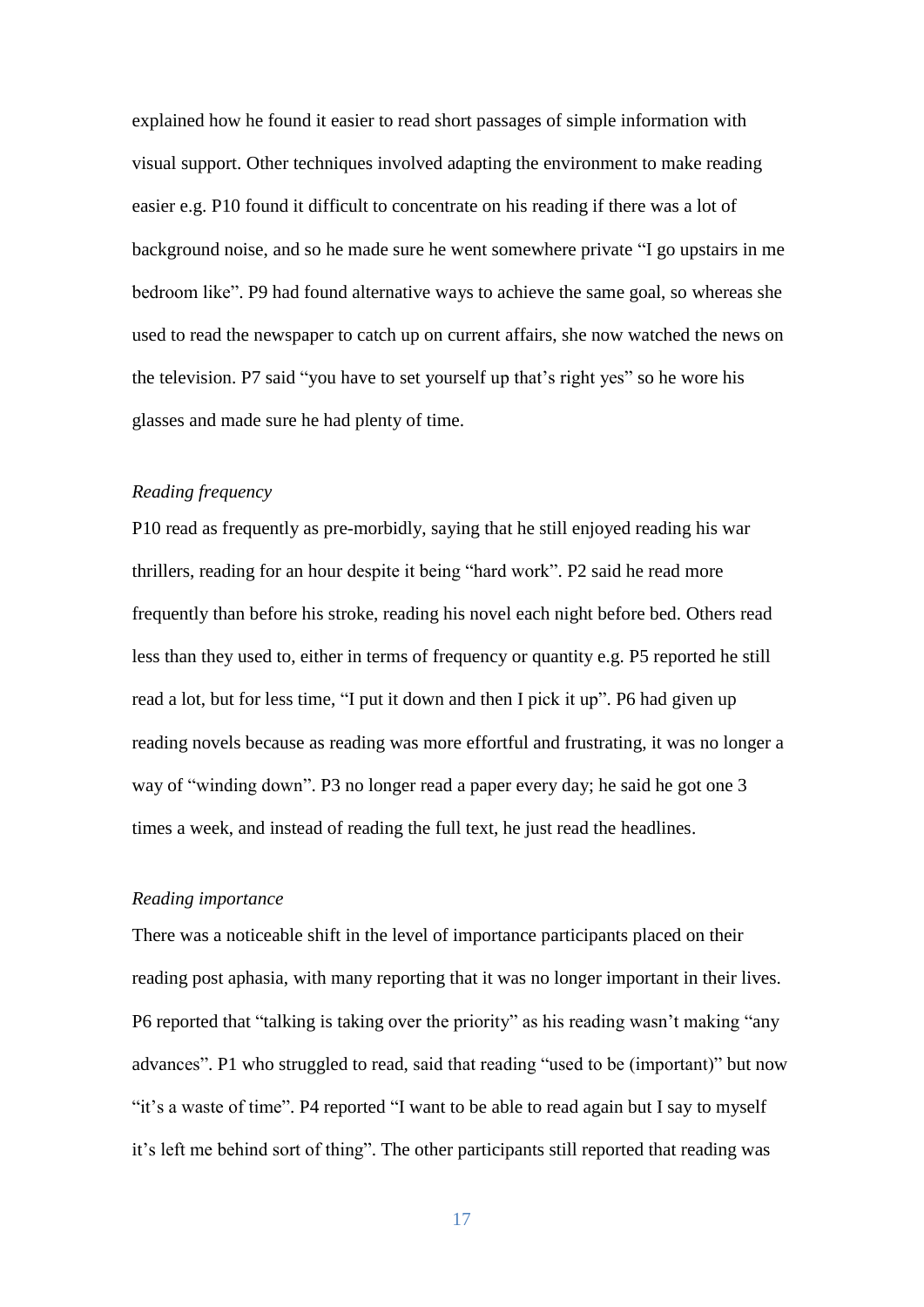important despite the barriers they faced. When asked if reading still played an important part of his life, P7 said "oh yes yes please . yes oh yes I know I don't do very much work about it because I can't do very much I know it's it should be just right". P8 said reading was important as he needed to understand his bills.

# *Feelings associated with reading*

Participants reported mixed feelings regarding their post-morbid reading. Participants said they still got pleasure from reading, particularly when reading something they were interested in e.g. "reading the instructions how to fix an electric kettle, ooh" (P6). In contrast, participants described their reading as "difficult" "frustrating" "horrible" "rubbish" and "hard work". P3 said "I have to force myself to read". P9 said "to me it's annoying (reading) but I always said well there's a lot worse than myself". Despite this, participants were generally trying to read e.g. "bit by bit have a look" (P7). P4, having completed two books said "I persevere and I got it … and I finished".

## *Reading activities and materials*

None of the participants were in employment at the time of the interview and reading activities had, therefore, changed due to changes in role and demands. As a result of their aphasia, participants had also given up reading the materials they used to enjoy in their leisure time. P8 didn't read westerns anymore, a source of sadness as he used to enjoy them on a daily basis, "I miss them now". P1 said he was unable to read anything at all. P9 also said she did not read much anymore.

# *Support from other people*

More participants were now seeking support from other people when they were finding it difficult to read e.g. P9 said she would ask her partner or her son to help with her reading if she was struggling and reported that her sisters were very supportive "me two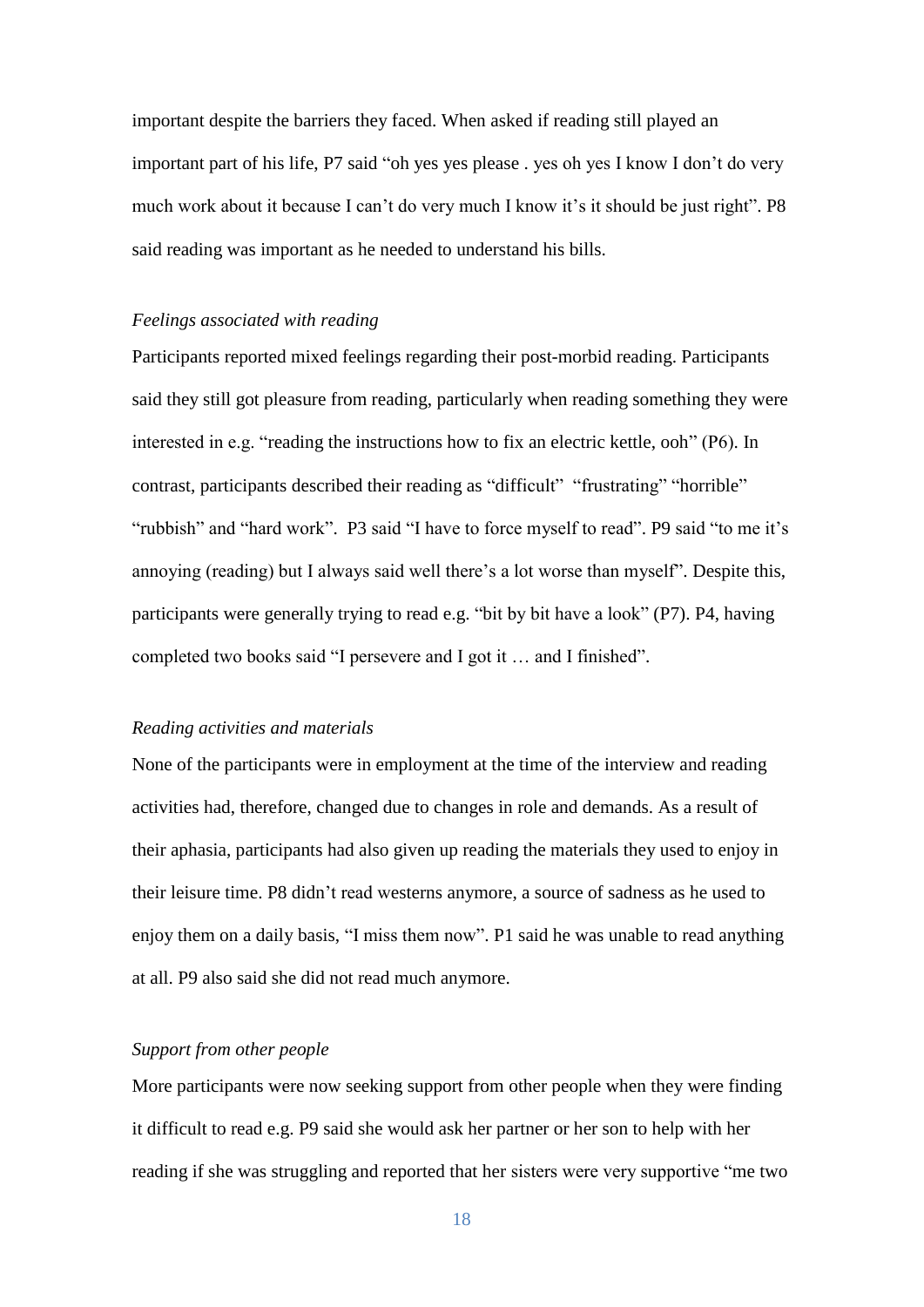sisters are brilliant". P10 said his wife helped when he got lost or forgot a word "she tells where I was like". P8 struggled with his bills after the stroke so he took them to the bank and they helped him. P4 and P1 both described a period of speech and language therapy intervention targeting their reading. P4 found this was a very positive experience, "…she's a lovely girl and she made me made me… do, cheque, the cheque cause I couldn't do cheque". P1, on the other hand, said it was a "waste of time".

### *Use of Technology*

# *Computer*

Pre-morbidly, four participants used a computer, with three people using them frequently at work. Four participants did not use a computer either pre- or postmorbidly. P1 said "I couldn't be bothered". Then when he tried he "couldn't do it" concluding "it's a waste of time". P10 said he was "not interested", P8 said "I just never need it" and P2 said "everything in my day was telephone". Of the four who were computer users pre-morbidly, P3 used to be a teacher and would often present his classes via the computer and taught students how to use them. P6 told the interviewer how good his IT skills were "I used to do all my own invoices er tax and that yeah and always they had to be right". P9 said she used a computer "8 til 4" every day during her job at the pharmacy. She said "I was er supervisor erm and so I had four people computer .. ringing so all connect so I could do computer and ring and things like that so easy". These three participants (P3, P6 and P9) also used a computer at home. P3 would browse the internet and used the computer to write a book about his family history. P6 liked to upload his photographs onto the computer and P9 was the organiser out of her group of friends, booking their trips away on the internet ("me and me 2 sisters and 3 friends… we went on holidays like for weekends and I do it all on the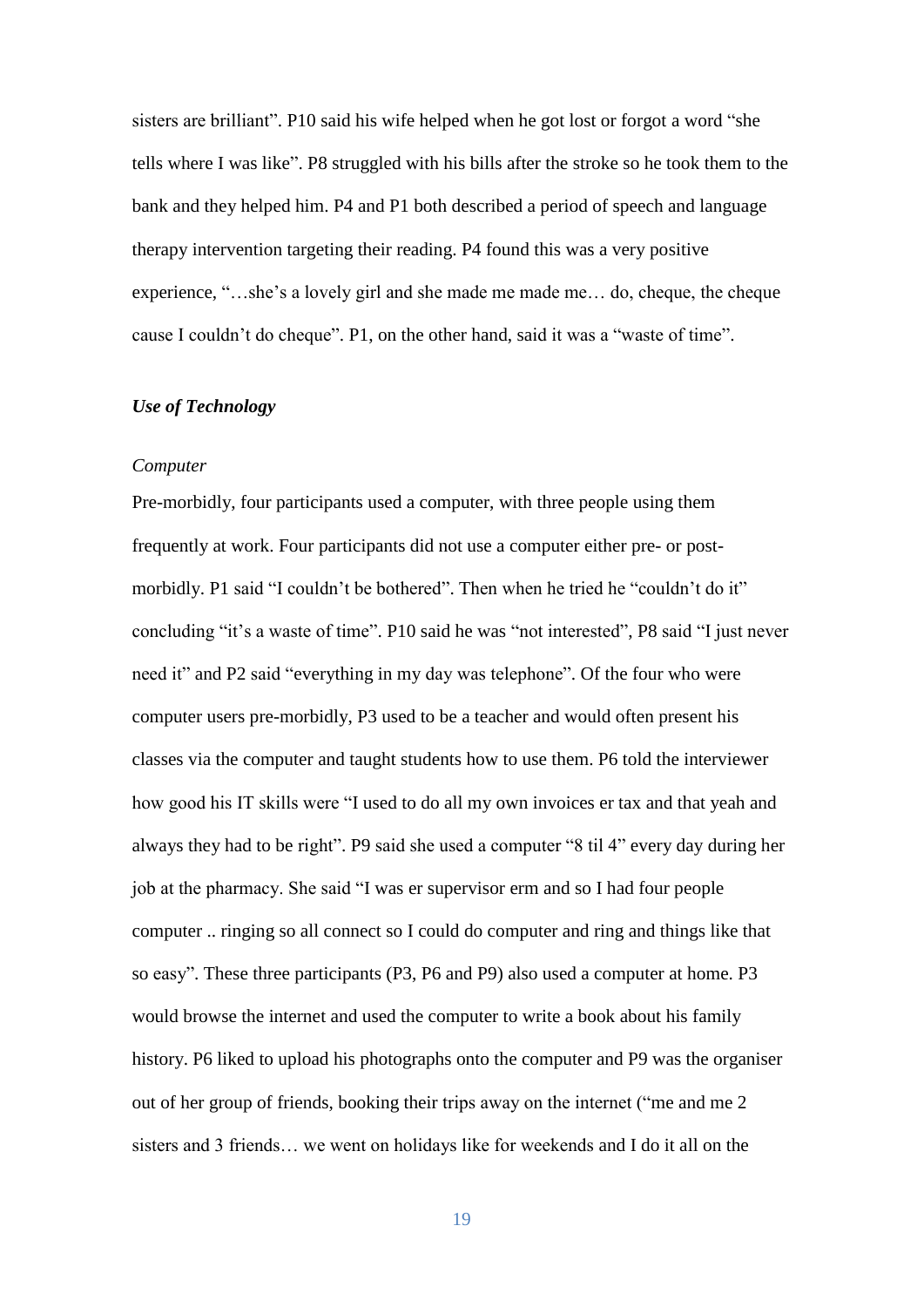internet"). P4 had used a computer before his stroke but said "I wasn't very pleased with it". He only used it to keep in touch with his grandchildren and "apart from that...I couldn't be bothered".

Post-morbidly, P3 and P4 had stopped using a computer. P3's reason for stopping was "can't think". P4 said he found it difficult to type or read on a computer screen, so instead of sending emails, he wrote letters by hand, even though this took him a long time, "all day it would take all day for one little thing". People had suggested he use a computer but he said "I cannot . I look at the thing and what have I got to put". P5 had learnt how to use a computer since her stroke. She used the computer to engage in hobbies such as designing greetings cards, using the internet to "get the verses off it". Before the stroke, P5 reported that she was "not interested" in using a computer, but she said "I thought a long time ago what can I do". She was also using social networking sites such as Facebook. P6 still used his computer but not to the same extent as before. He reported "I switch it on read the news and check the emails . that's it". P9 had an iPad which she used to browse the internet but had stopped using it because she had made mistakes when buying things online.

## *Mobile Phones*

Three participants mentioned texting regularly before their stroke, particularly P6 who said "I had I had a girlfriend at the time" and texted daily. P8 and P9 used their mobiles to keep in touch with their children. P9 would text and ring but P8 did not like texting, preferring to speak to people. Two participants (P1 and P2) had never had or used a mobile phone, "no I haven't nah" (P1).

Post-aphasia, participants generally reported using their mobile phones less than they did previously. P3, however, used his regularly to keep in touch with his family, sending and receiving an average of two text messages per day. P7 reported he only had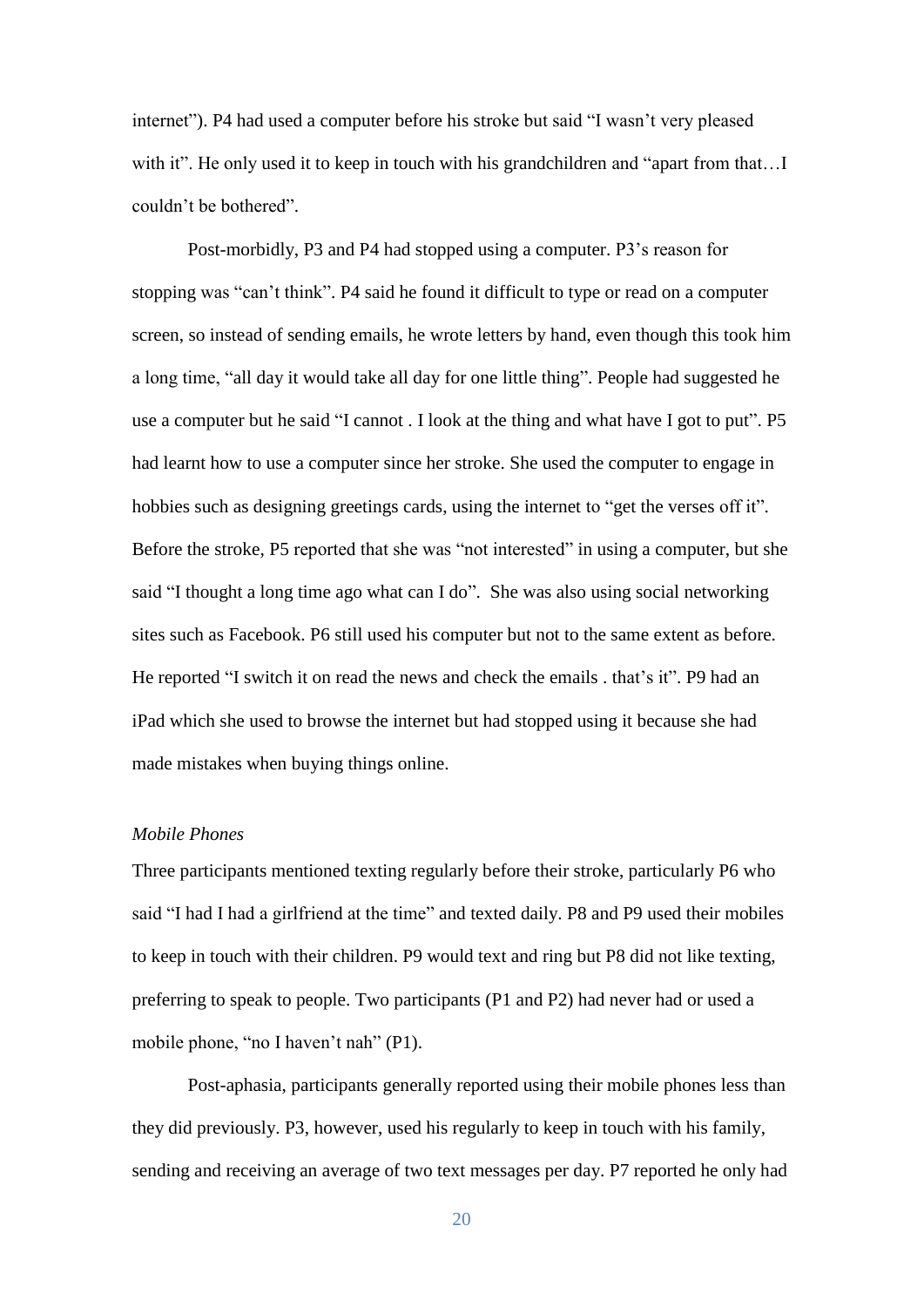a mobile phone so that his family can contact him. "phwah ah I've got one of those don'- I don't know what the bloomin thing…" and that he "very rarely use that". Since his stroke, P6 had stopped sending daily messages, and instead only used his mobile phone to send short messages to his family. P10 very rarely sent text messages anymore and was more likely to ring people.

#### **Discussion**

The interviews provide valuable data about the 'insider' perspective (Parr, 2001) on reading in people with aphasia. Questions were framed around the components of the ICF (World Health Organisation, 2002), allowing a holistic consideration of personal perception of reading. There was exploration of reading function (ability and difficulties), reading activity, the role of reading within participation in social/vocational activities, personal factors including feelings about reading and environmental factors including self-directed strategies and the role of other people. As in previous studies (Kjellén et al., 2017; Knollman-Porter et al., 2015; Parr, 1995), extensive individual variability was seen in reading ability, preferences and practice.

# *Perception of Reading Function*

Participants (except P2) reported that they were proficient readers pre-morbidly. Participants reported a decline in their reading ability due to the aphasia, with difficulties reported in understanding words and sentences, problems with reading aloud, reduced reading speed and having to re-read. Reading difficulties were, however, multi-faceted reflecting the linguistic difficulties associated with aphasia but also additional factors including vision and mobility. People also referred to memory and concentration, although there was ambiguity about the difficulties people described and whether they reflected the aphasia, other cognitive issues or a combination of factors.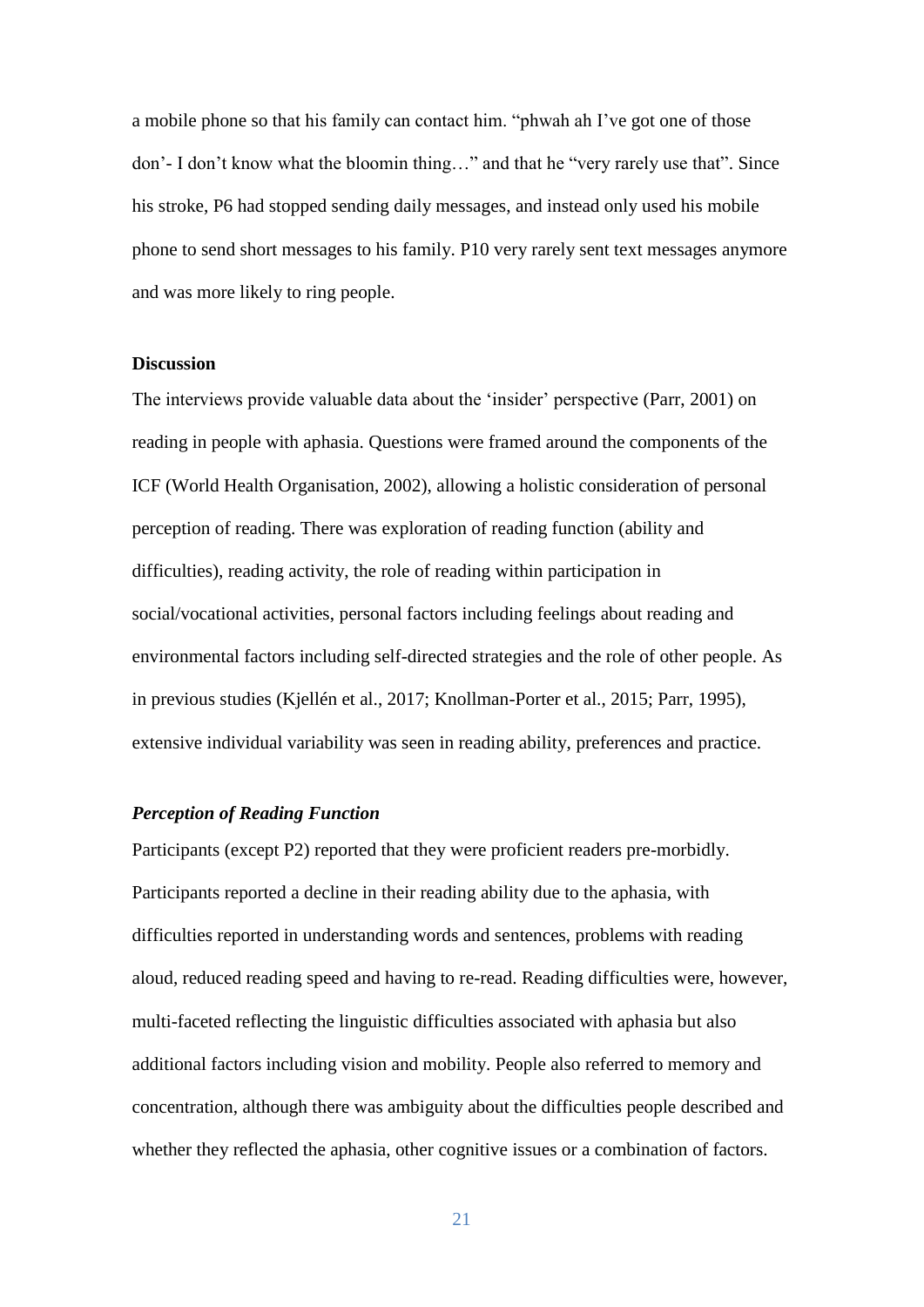The complex nature of the reading difficulties emphasises the need for in-depth, objective assessment of both reading and other related cognitive abilities.

#### *Reading Activity and Participation*

As in previous studies (Knollman-Porter et al., 2015; Parr, 1992, 1995), a variety of factors influenced reading practice and preferences. Reading frequency varied across participants, with one participant (P2) reading more post-stroke. For individuals, reading activities were linked to and important for different aspects of their social (hobbies and interests) and work lives. Post-morbidly, reading activities changed; these changes were sometimes a consequence of the reading difficulties and sometimes appeared to reflect changes due to shifts in role (as in Parr, 1995). In some cases, changes in role had preceded the aphasia, for example people had retired. It is important to recognise the influence of role changes on reading activity, whatever the underlying reason for the change. Like other studies (Knollman-Porter et al., 2015; Parr, 1992, 1995), participants were accessing a wide range of reading materials, with minimal overlap between individuals.

# *Personal Factors*

Within the interviews, participants were able to convey how they felt about their reading. Pre-morbidly, people associated reading with pleasure and often linked it to intellectual ability. Post-aphasia, most people were still motivated to read and were finding pleasure in reading but also reported some negative feelings, for example, frustration, finding it difficult. These mixed feelings are consistent with the findings of other studies (Kjellén et al., 2017; Knollman-Porter et al., 2015). The reported feelings seem to reflect the chronic nature of the participants' aphasia, the time they had had to adjust to their difficulties and attempts to resume some reading activities. There was a contrast between P1 who repeated "it's a waste of time" and other individuals who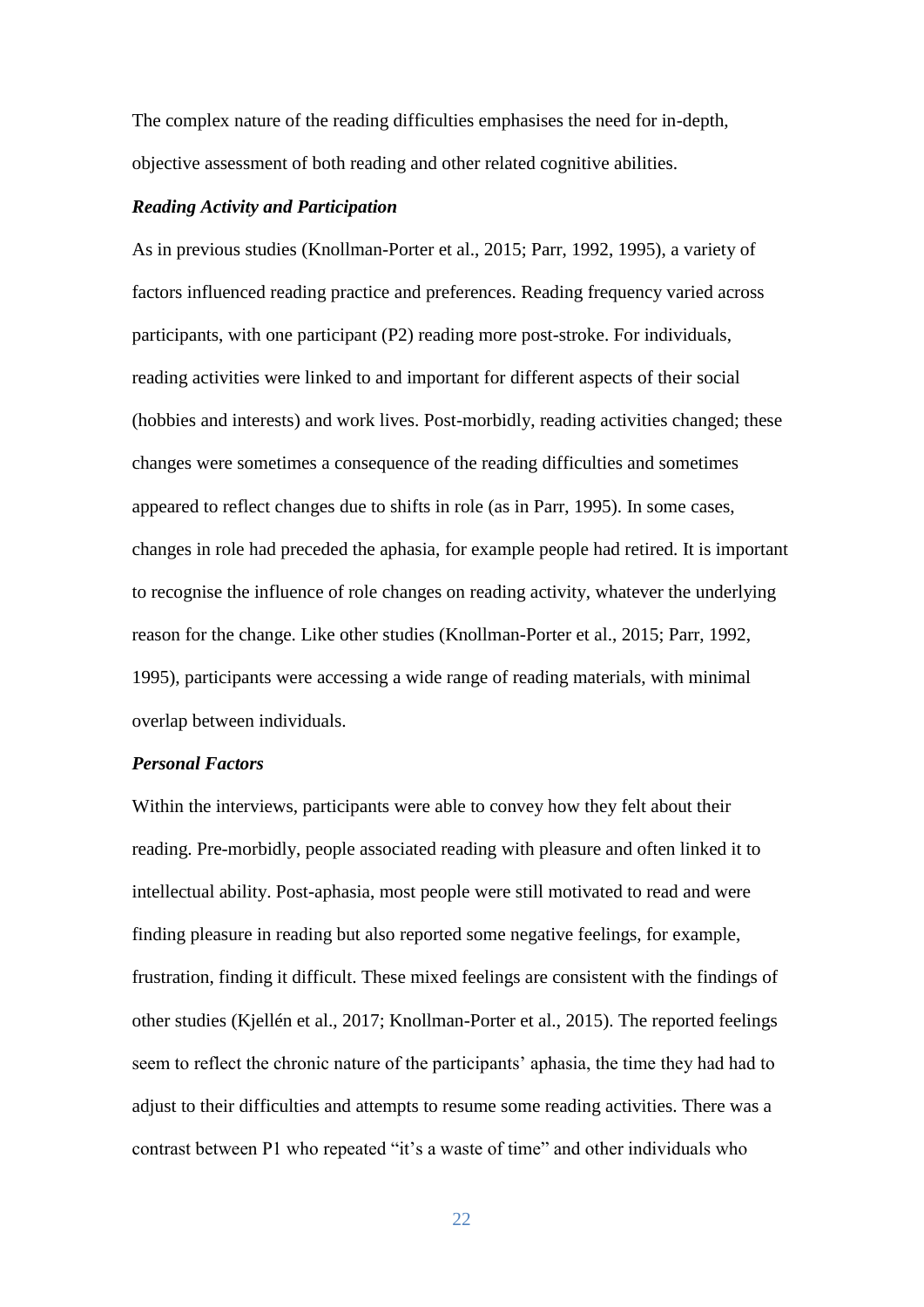expressed hard work, perseverance and commented on what they had achieved. This determination may emerge from the need for hope and positivity, particular character traits or strengths (Brown, Worrall, Davidson, & Howe, 2012) or perceived improvement (Kjellén et al., 2017).

### *Strategies*

Individuals described a number of strategies they were using to aid their reading. Strategies varied across individuals (as in Lynch et al., 2013) but the range and variety of strategies mentioned were significantly less than were observed in the Lynch study. In contrast to Knollman-Porter et al., (2015), participants did not generally describe the different characteristics of the materials they were reading post-stroke. These findings may suggest that people are not always aware of or able to articulate strategies they are using to aid their reading. Participants, however, did report relying on external support from family, friends and the wider community. There is some debate as to whether independence in reading should be the focus of intervention. Some participants in this study delegated activity before having aphasia and this delegation of literacy activities is a normal part of life (Parr, 1992). Parr argues that autonomy not independence should, therefore, be the primary goal (Parr, 1996). This study and others have shown that individuals seek more support from others post-morbidly. Participants in the current study did not express how they felt about doing this. However, other people with aphasia have expressed a desire for greater independence in reading (Knollman-Porter et al., 2015). It is also reported that individuals want to gain a sense of independence and that people with aphasia describe independence in terms of being able to do everyday activities by themselves (Brown et al., 2012). The level of independence the person desires and their views regarding support may differ, emphasising the importance of individual discussion.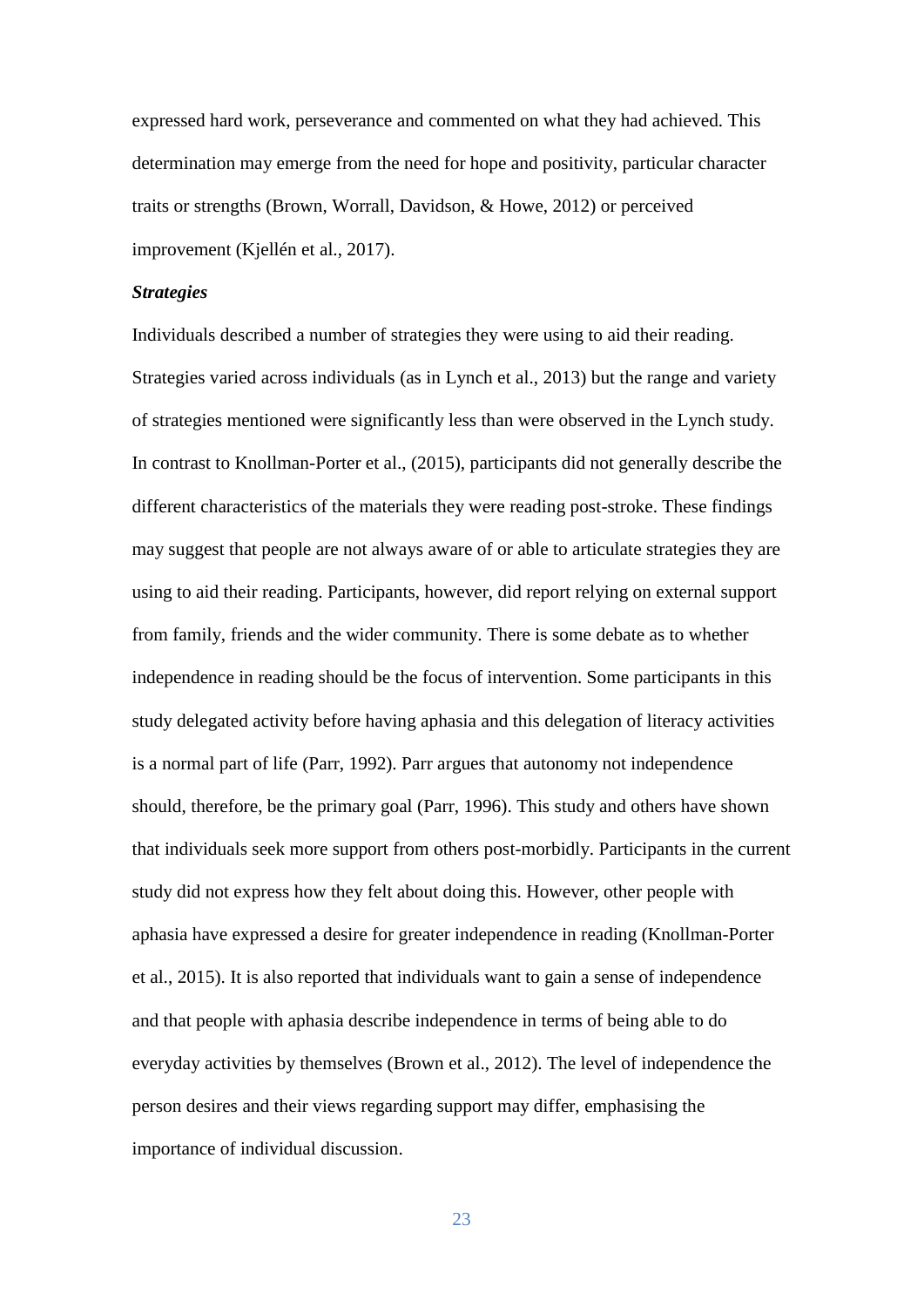# *Technology*

For these participants, use of computers and mobile phones varied both pre- and postmorbidly. Half of the participants were regular computer users pre-morbidly and there was some decrease in current use, reflecting changes in role and post-morbid difficulties. Mobile phone use also decreased post-morbidly. None of the participants in the current study reported using technology to support their reading. The restricted use of technology by some participants may reflect the influence of age, with older adults and retired people using technology less (Czaja & Lee, 2007; Dutton & Blank, 2011; Dutton, Blank, & Groselj, 2013; Menger et al., submitted). For example, 25% of UK sample of retired adults did not use the Internet (Dutton et al., 2013); use may decrease following aphasia, with an increase in the percentage of non-users (Menger et al., submitted). It is likely that a complex range of factors contribute to this reduced postmorbid use of technology, with reading difficulties being one potential factor. Greig, Harper, Hirst, Howe, and Davidson (2008) provide a comprehensive discussion of barriers to mobile phone use. Menger, Morris, and Salis (2016) discuss factors influencing Internet use. As with reading, the delegation of activities related to technology and the use of the Internet is common in older adults so independent use may not be the desired aim of intervention (Menger et al., submitted).

## *Clinical Implications*

When considering the assessment and treatment of reading, this study has reinforced that people have unique motivations for reading, read a unique range and type of materials and develop and use a unique set of strategies to aid reading. This reinforces the point made by Parr (1996) who suggests "assessment must be designed to be sensitive to, and delineate, the pre-morbid and currents needs, practices and interpretations of the aphasic individual" (p472). Clinicians need to find a way of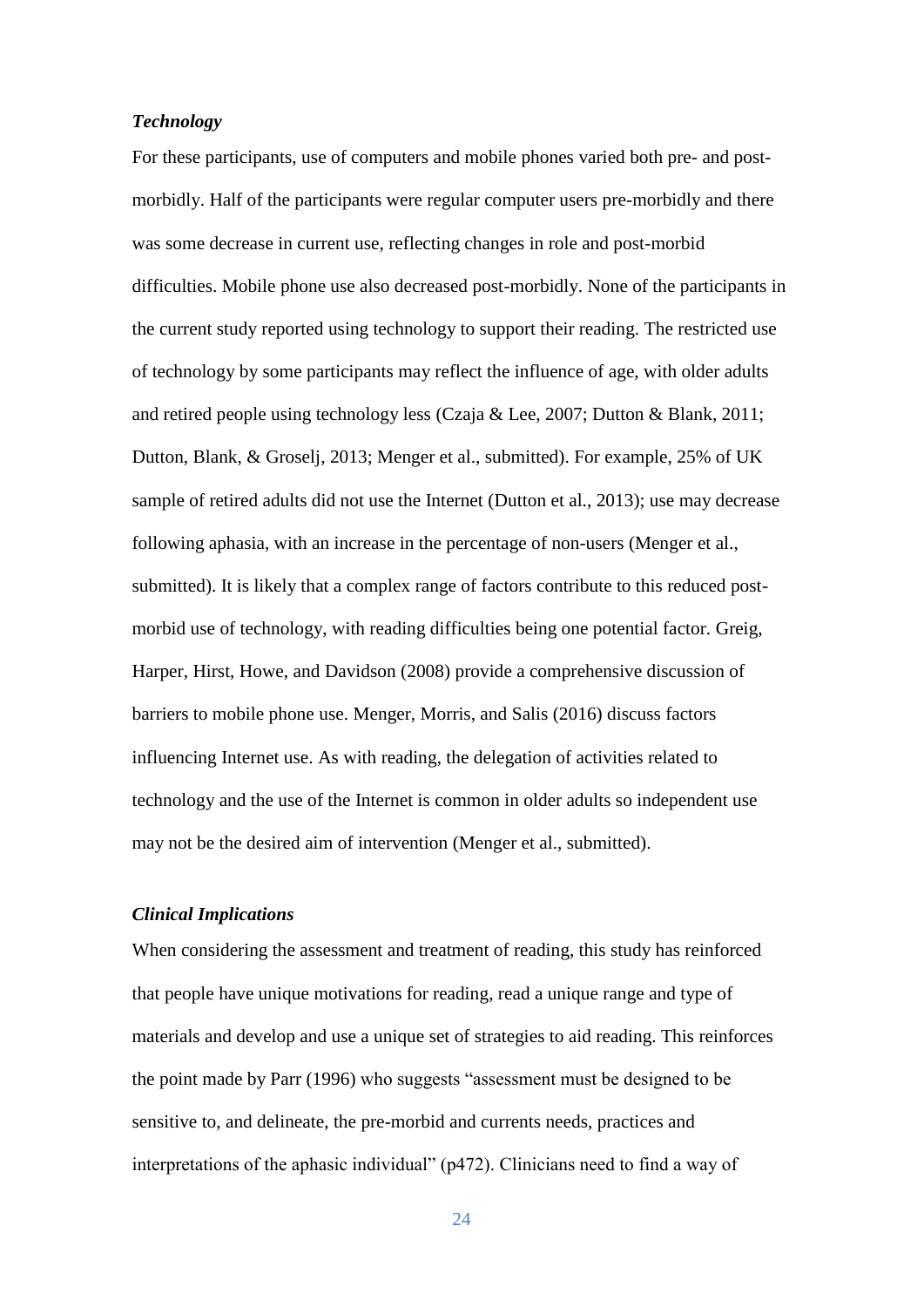obtaining information about current needs and preferences about reading alongside detailed assessment of linguistic and wider cognitive skills. All of this information will then ultimately feed into collaborative and functional goal setting (see discussion in Parr, 1996). Whilst exploring pre-morbid reading may provide an overall context, it is current needs and feelings which are likely to influence intervention. Intervention should focus on activities which are meaningful and enjoyable (Brown et al., 2012); 'mechanical' reading exercises may not be motivational enough (Kjellén et al., 2017). People may be "more interested in the meaningfulness of their reading experience than in the frequency or amount of time spent reading" (Knollman-Porter et al., 2015, p1463).

This study highlights that use of technology differs and, like with reading, we need to consider pre-morbid preferences and ability. Computer use declined post morbidly, but given the complexities of using technology, what role reading difficulties per se play is difficult to disentangle (see Menger et al., 2016 for comprehensive discussion). What we do know is that with an increasing reliance on technology, it is likely that people with aphasia will find it difficult to access online information and to use technology-based communication (Dietz et al., 2011; Menger et al., submitted) and this needs to be explored within assessment and in planning intervention.

## *Future Directions*

The study used broad criteria in recruitment and as a result, a wide variety of participants were included; people differed in age, reading ability, reading preferences and use of technology. Participants were involved just in the interview; no assessment of their reading was carried out. In future studies, it would be interesting to investigate the relationship between client perception and performance on assessments of reading ability. When exploring technology, it may be beneficial to consider younger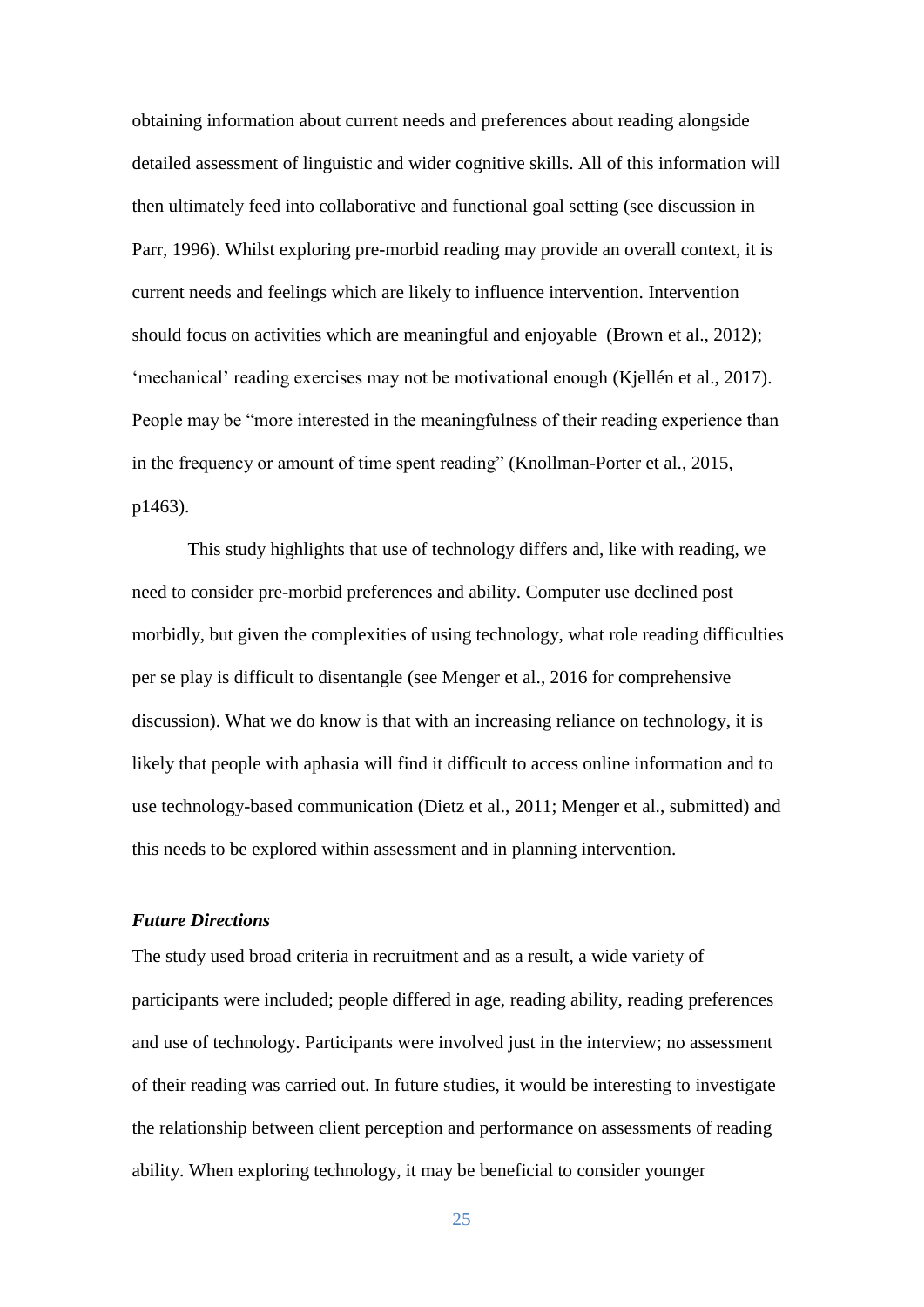participants where use is likely to be more prevalent and to include specific questions about the impact of reading difficulties on the ability to access information and read communication from others (e.g. emails, posts on social networking sites etc.).

The interview format, with a sole focus on reading, allowed in-depth exploration of each individual's experience. There were similar challenges in carrying out interviews with people with language difficulties as reported in other studies (Luck  $\&$ Rose, 2007). Within the interview, there was a balance between using initial open questions which allowed people to explore issues from a very personal perspective and follow up questions which by necessity shaped responses. The recruitment criteria excluded people with more severe language difficulties but some participants were still only able to respond with short phrases and word finding difficulties; this influenced their ability to formulate and communicate complex ideas (Luck & Rose, 2007).

The participants in the study all had chronic aphasia, meaning that they had had time to adapt to their language difficulties and resume some normal activities. It would be interesting to contrast these findings with views from participants earlier post-onset. Within the current study, people did not discuss in detail the strategies they were using or the characteristics of the materials they were choosing to read. This emphasises that it might be useful to explicitly discuss examples of post-stroke reading materials (Knollman-Porter et al., 2015) and potential strategies.

## **Conclusion**

This study considers reading from the perspective of people with aphasia, considering the different components of the ICF (World Health Organisation, 2002). It highlights that reading ability, activity and preferences differ pre-morbidly and these differences may influence post-morbid reading. Reading difficulties in people with aphasia are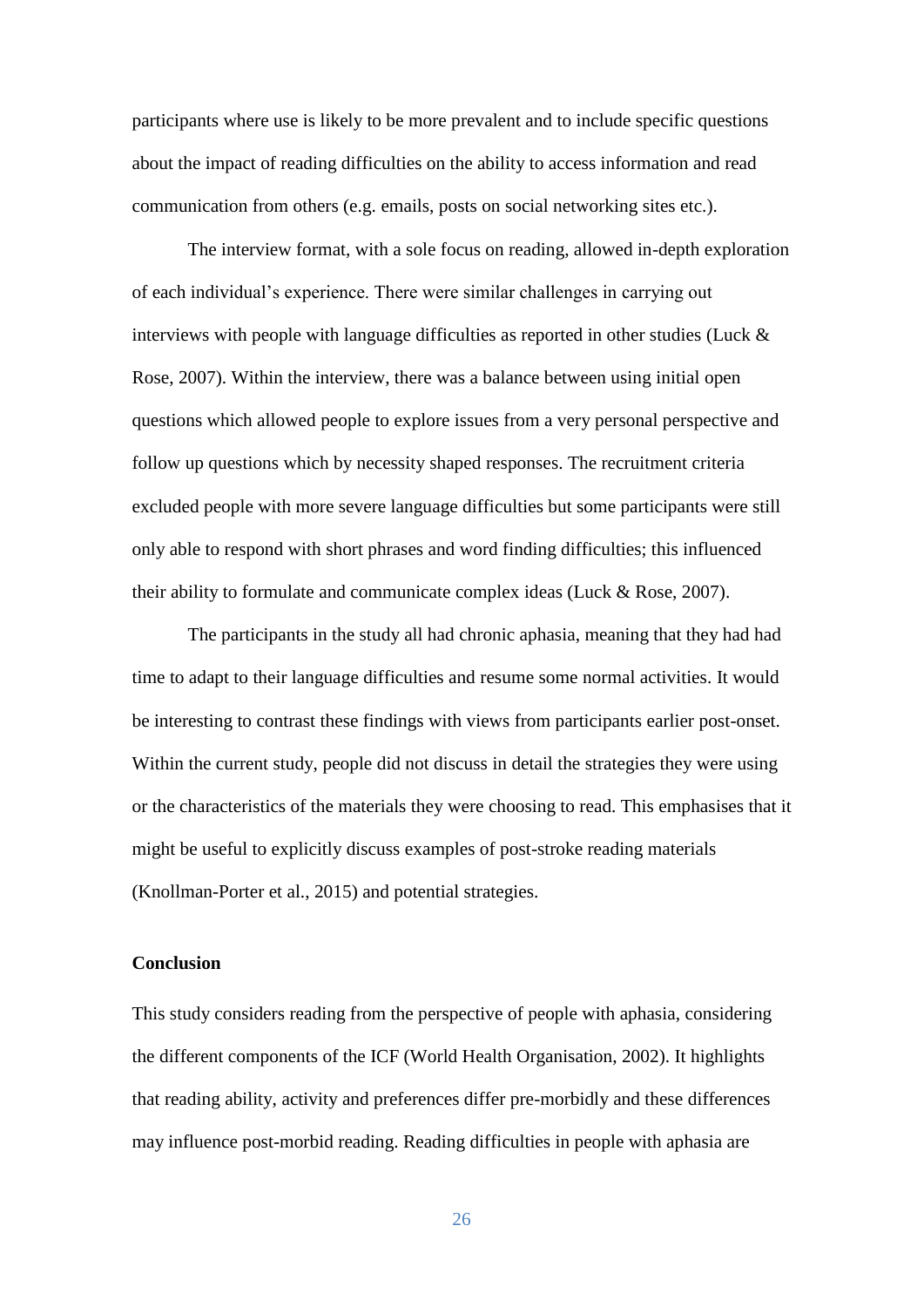variable, complex and multi-faceted. It is, therefore, important to explore reading from

the perspective of the person with aphasia alongside any assessment of the nature of the

reading difficulties.

Acknowledgments

We would like to thank the people with aphasia for their willingness to be involved in this study.

# **References**

- Brookshire, R. H., & Nicholas, L. E. (1993). *Discourse Comprehension Test*. Tuscon, Arizona: Communication Skill Builders.
- Brown, K., Worrall, L. E., Davidson, B., & Howe, T. (2012). Living successfully with aphasia: A qualitative meta-analysis of the perspectives of individuals with aphasia, family members, and speech-language pathologists. *International journal of speech-language pathology, 14*(2), 141-155. doi:10.3109/17549507.2011.632026
- Chesneau, S., & Ska, B. (2015). Text comprehension in residual aphasia after basiclevel linguistic recovery: a multiple case study. *Aphasiology, 29*(2), 237-256. doi:10.1080/02687038.2014.971098
- Czaja, S. J., & Lee, C. C. (2007). The impact of aging on access to technology. *Universal Access in the Information Society, 5*(4), 341-349. doi:10.1007/s10209- 006-0060-x
- Dietz, A., Ball, A., & Griffith, J. (2011). Reading and writing with aphasia in the 21st century: Technological applications of supported reading comprehension and written expression. *Topics in Stroke Rehabilitation, 18*(6), 758-769. doi:10.1310/tsr1806-758
- Dutton, W. H., & Blank, G. (2011). *Next generation users: the internet in Britain (October 16, 2011).* Oxford Internet Survey, 2011.
- Dutton, W. H., Blank, G., & Groselj, D. (2013). *Cultures of the Internet: The Internet in Britain.* Oxford: University of Oxford.
- Gale, N. K., Heath, G., Cameron, E., Rashid, S., & Redwood, S. (2013). Using the framework method for the analysis of qualitative data in multi-disciplinary health research. *BMC medical research methodology, 13*(1), 117. doi:10.1186/1471-2288-13-117
- Greig, C.-A., Harper, R., Hirst, T., Howe, T., & Davidson, B. (2008). Barriers and facilitators to mobile phone use for people with aphasia. *Topics in Stroke Rehabilitation, 15*(4), 307-324. doi:10.1310/tsr1504-307
- Kagan, A. (1998). Supported conversation for adults with aphasia: Methods and resources for training conversation partners. *Aphasiology, 12*(9), 816-830. doi:10.1080/02687039808249575
- Kjellén, E., Laakso, K., & Henriksson, I. (2017). Aphasia and literacy—the insider's perspective. *International Journal of Language & Communication Disorders, 52*(5), 573-584. doi:10.1111/1460-6984.12302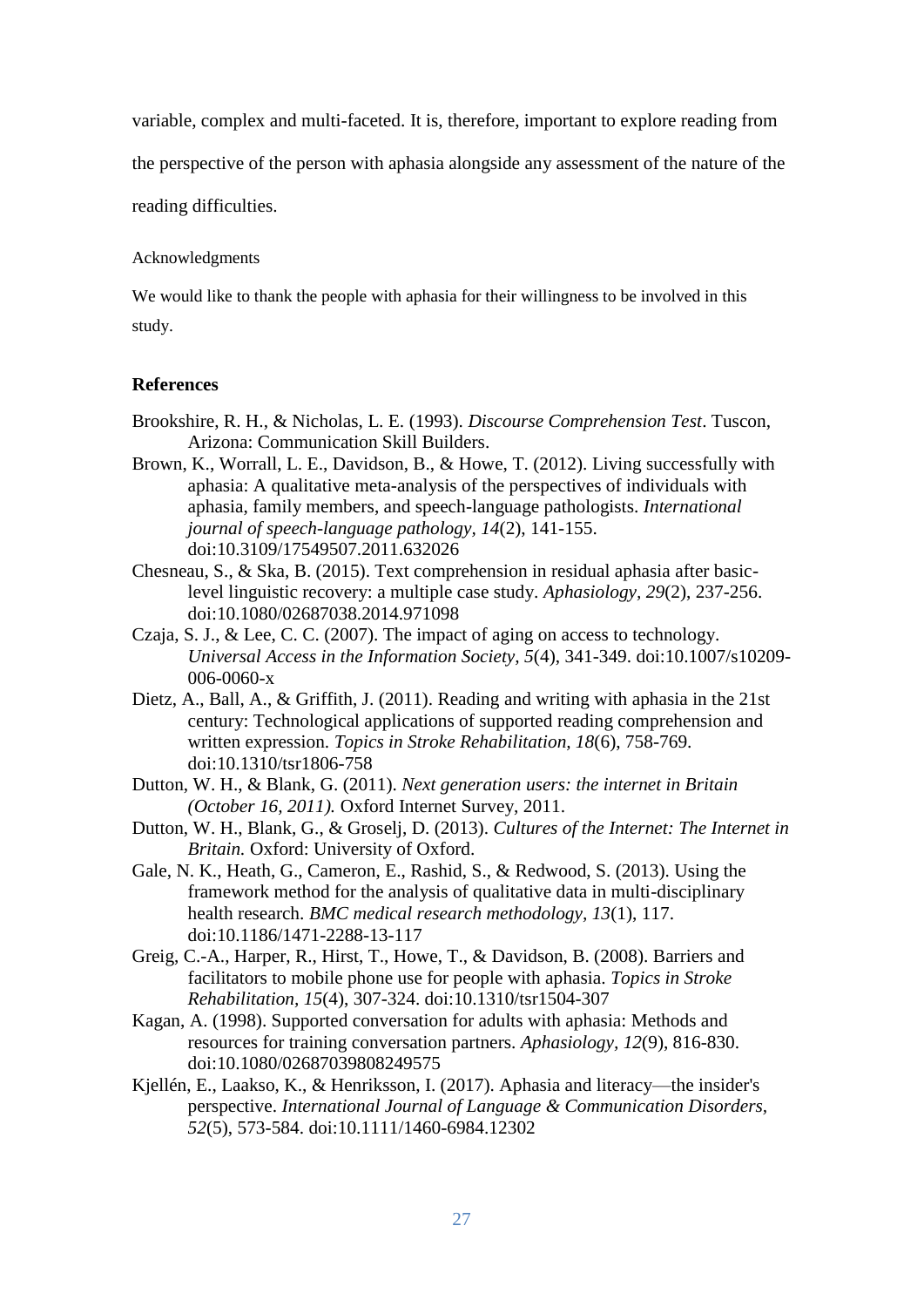- Knollman-Porter, K., Wallace, S. E., Hux, K., Brown, J., & Long, C. (2015). Reading experiences and use of supports by people with chronic aphasia. *Aphasiology, 29*(12), 1448-1472. doi:10.1080/02687038.2015.1041093
- Liu, Z. (2005). Reading behavior in the digital environment: Changes in reading behavior over the past ten years. *Journal of documentation, 61*(6), 700-712. doi:10.1108/00220410510632040
- Luck, A. M., & Rose, M. L. (2007). Interviewing people with aphasia: Insights into method adjustments from a pilot study. *Aphasiology, 21*(2), 208-224. doi:10.1080/02687030601065470
- Lynch, K. E., Damico, J. S., Abendroth, K. J., & Nelson, R. L. (2013). Reading performance subsequent to aphasia: Strategies applied during authentic reading. *Aphasiology, 27*(6), 723-739.
- Menger, F., Morris, J., & Salis, C. (2016). Aphasia in an Internet age: wider perspectives on digital inclusion. *Aphasiology, 30*(2-3), 112-132. doi:10.1080/02687038.2015.1109050
- Menger, F., Morris, J., & Salis, C. (submitted). The impact of aphasia on Internet and technology use *Disability and Rehabilitation*.
- Meteyard, L., Bruce, C., Edmundson, A., & Oakhill, J. (2015). Profiling text comprehension impairments in aphasia. *Aphasiology, 29*(1), 1-28. doi:10.1080/02687038.2014.955388
- Organisation, W. H. (2002). *Towards a common language for functioning, disability and health; ICF*. Geneva, Switzerland: World Health Organisation.
- Parr, S. (1992). Everyday reading and writing practices of normal adults: implications for aphasia assessment. *Aphasiology, 6*(3), 273-283. doi:10.1080/02687038.2014.955388
- Parr, S. (1995). Everyday reading and writing in aphasia: role change and the influence of pre-morbid literacy practice. *Aphasiology, 9*(3), 223-238.
- Parr, S. (1996). Everyday literacy in aphasia: radical approaches to functional assessment and therapy. *Aphasiology, 10*(5), 469-503.
- Parr, S. (2001). Psychosocial aspects of aphasia: whose perspectives? *Folia phoniatrica et logopaedica, 53*(5), 266-288. doi:10.1159/000052681
- Watter, K., Copley, A., & Finch, E. (2016). Discourse level reading comprehension interventions following acquired brain injury: a systematic review. *Disability and Rehabilitation*, 1-23. doi:10.3109/09638288.2016.1141241
- Webster, J., Morris, J., Connor, C., Horner, R., McCormac, C., & Potts, A. (2013). Text level reading comprehension in aphasia: What do we know about therapy and what do we need to know? *Aphasiology, 27*(11), 1362-1380. doi:10.1080/02687038.2013.825760
- Webster, J., Morris, J., Howard, D., & Garraffa, M. (2018). Reading for meaning: What influences paragraph understanding in aphasia? . *American Journal of Speech-Language Pathology, 27*, 423-437. doi:10.1044/2017\_AJSLP-16-0213
- Whitworth, A., Webster, J., & Howard, D. (2014). *A Cognitive Neuropsychological Approach to Assessment and Intervention in Aphasia: A Clinician's Guide.* (2nd ed.). London Psychology Press.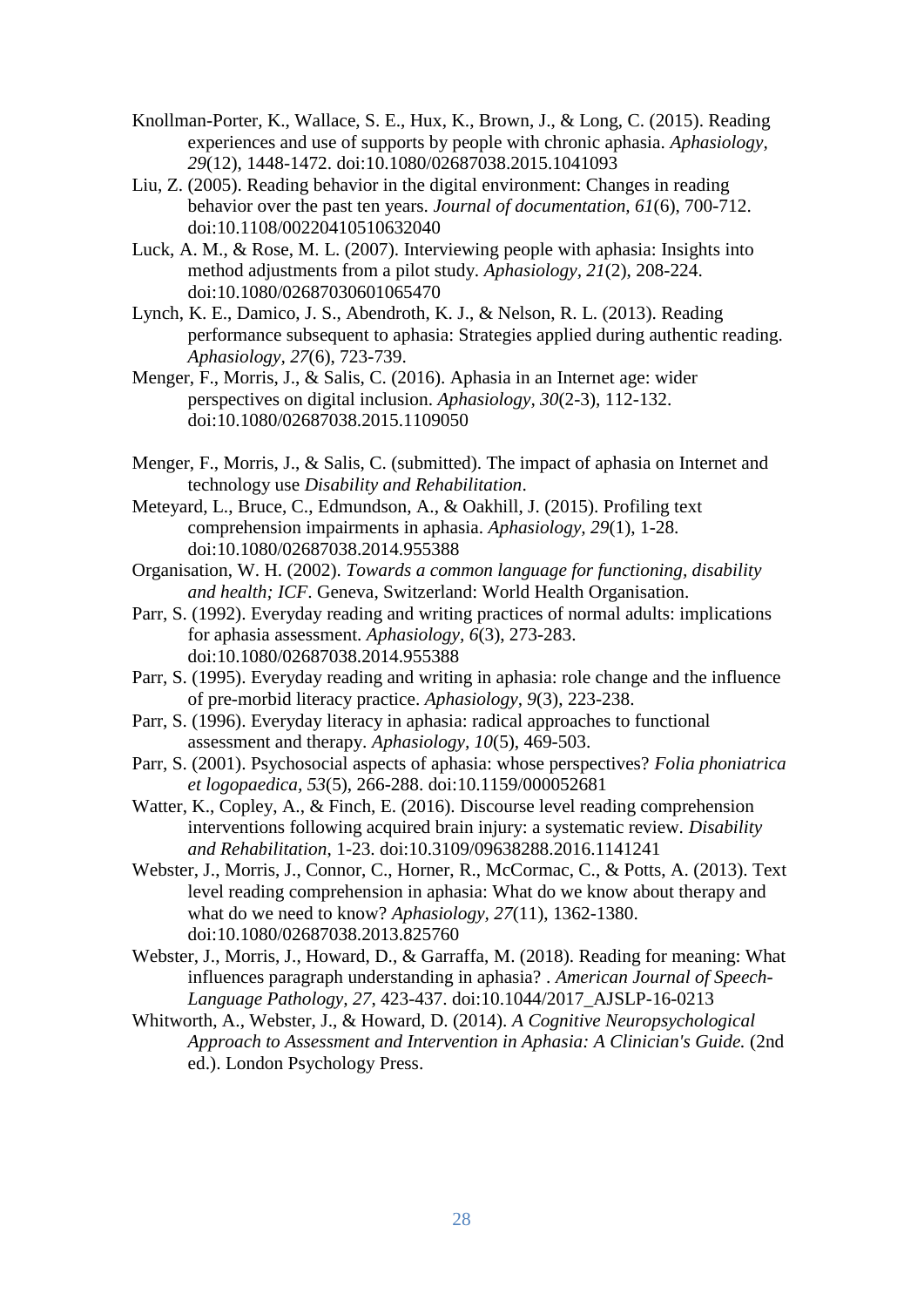# **Appendix 1**

Initial context: '**I'm going to try and build up a picture about your reading. The** 

# **first set of questions are about before you had your stroke/head injury'.**

- 1) How good was your reading in general?
- 2) How important was reading in your life, and why?
- 3) In your spare time, did you ever read for pleasure? Please expand.
- 4) What were your hobbies and interests? Did any of these involve any sort of reading?
- 5) What was your job? Did you read things as part of your job?
- 6) Who did you live with? Was reading a part of family life?

Additional questions following 3-6 probed materials read, frequency and importance of reading. Following question 6, there was also discussion of reading related to managing finances.

- 7) Did you use a computer?
- 8) Did you send and receive text messages?

Additional questions following 7and 8 probed frequency and purpose of use.

# **'Now I will ask you about your reading now – so after your stroke/head injury'.**

- 9) How good is your reading now in general? Do you have difficulty reading single words, sentences and paragraphs? Do you have difficulty reading aloud?
- 10) What changes *(in reading)* have you noticed since your stroke?

Additional questions probed about reading that was difficult and feelings about reading and reading aloud.

11) How important is reading in your life now, and why? Has this changed since before your stroke?